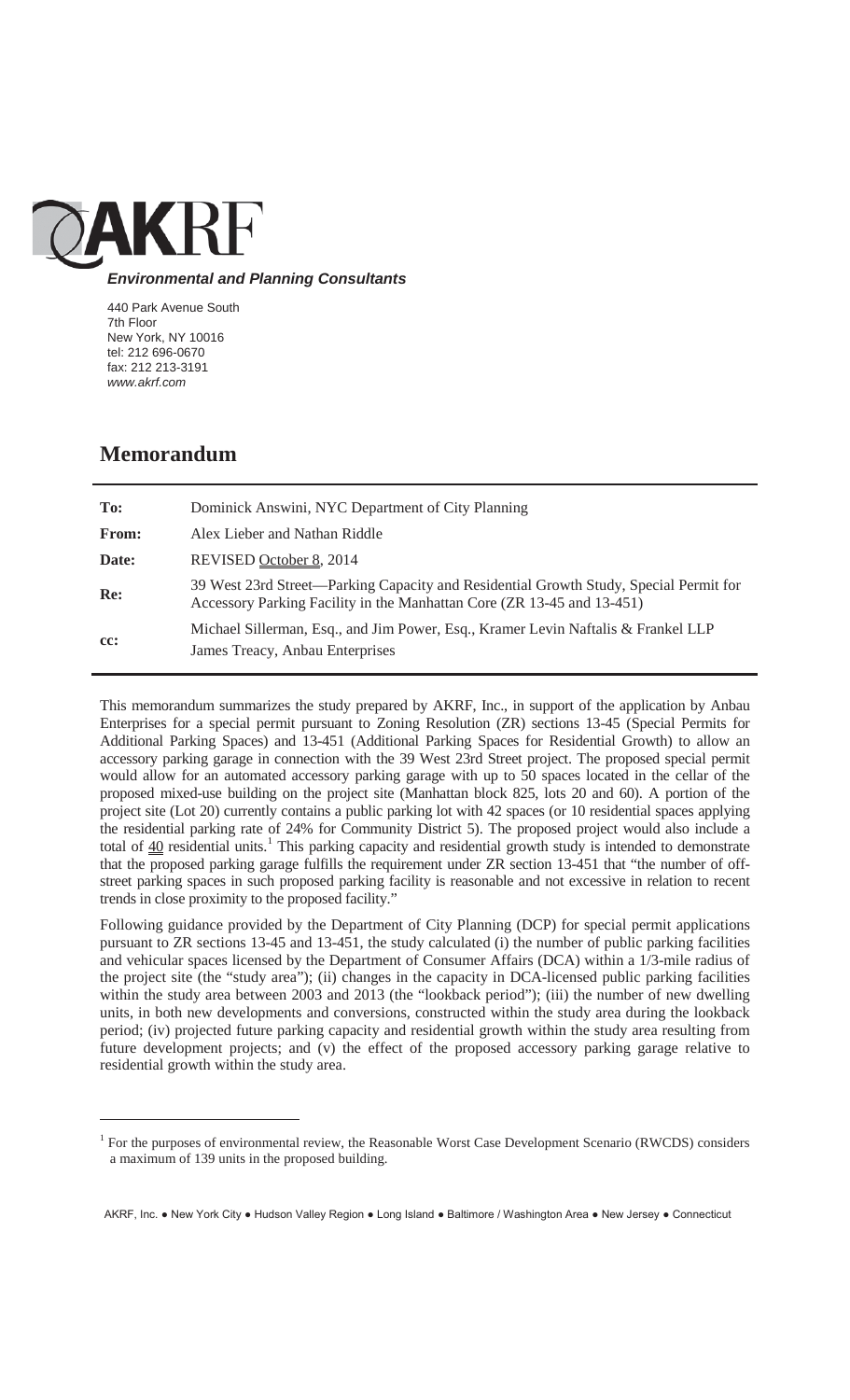In addition, following DCP's guidance this memorandum includes a consideration of a project occurring concurrently with the proposed project at 7 West 21st Street, which is located within the study area. The 7 West 21st Street project would introduce a new residential building and a parking garage on a site that currently contains a public parking lot, and would therefore affect the residential growth parking ratio within the study area described above. Although the project is currently in the planning stages and its completion date is unknown at this time, it is included here as an addition to the main residential growth parking study for informational purposes.

#### **PRINCIPAL CONCLUSIONS**

With the proposed project, the residential growth parking ratio (the change in the number of parking spaces in both public and accessory facilities divided by the change in the number of residential units) within the study area would be 12.1 percent. Although this would be an increase from the residential growth parking ratio absent the proposed project (11.3 percent), it would remain below the target ratio of 20 percent established by DCP for this portion of the Manhattan Core area (Community Districts 4, 5 and 6). With the inclusion of the 7 West 21st Street project, the residential growth parking ratio within the study area would increase to 14.2 percent but would remain below the target ratio of 20 percent. Therefore, the proposed project would not result in a significant increase in the parking capacity within the study area relative to residential growth, and the number of spaces in the proposed parking garage is reasonable and not excessive in relation to recent trends within the study area.

## **A. METHODOLOGY**

#### **STUDY AREA**

The study area includes the area located within a 1/3-mile radius of the project site. As shown in **Figure 1**, the study area is roughly bounded by East 31st Street to the north, between Park Avenue and Lexington Avenue to the east, East 16th Street to the south, and between 8th Avenue and 7th Avenue to the west.

## **STUDY PERIOD**

The study period includes both a 10-year lookback period from the current year and a projected future development period extending to the build year for the proposed project. For this study, the study period extends from the beginning of the lookback period (2003-2013) through the expected completion date of the proposed project (2016).

#### **RESIDENTIAL GROWTH**

Following DCP guidelines, the study calculated the change in the number of residential units within the study area during the study period using data provided by DCP and the Department of Buildings (DOB).

## *LOOKBACK PERIOD RESIDENTIAL GROWTH*

Using the most recent MapPLUTO building data provided by DCP, the residential buildings within the study area were identified and each building was reviewed to determine whether it was listed as having been constructed (YearBuilt in the MapPLUTO data set) or altered (YearAlter1 and YearAlter2) during the lookback period. MapPLUTO includes a total dwelling unit count for each building. The MapPLUTO data was supplemented by data provided by DOB reflecting Certificates of Occupancy (COs) issued for new residential development sites within the study area.

Using data available through DOB's online Buildings Information System (BIS) on COs or on permit application forms, buildings that were indicated as having been built or altered during the lookback period were researched to verify that the changes affected the number of residential units (for alterations) and to determine the number of dwelling units that existed on each site before the construction of the new residential building or the alteration of an existing residential building. This data was then used to determine the change in the total number of dwelling units in the study area during the lookback period.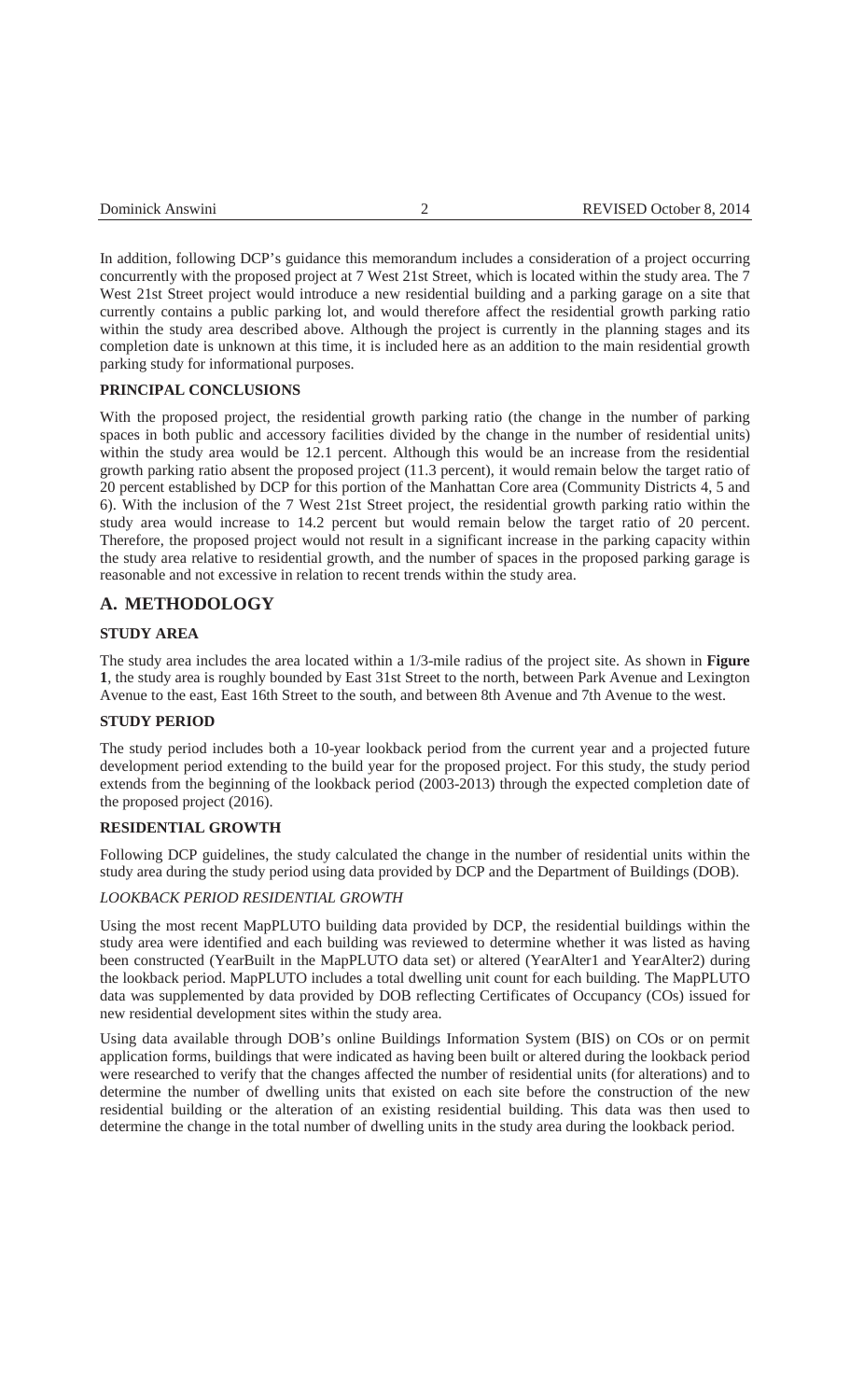

Study Area Boundary (1/3-Mile Perimeter)

**THIRTY NINE** WEST 23RD STREET Residential Growth Parking Study Area **Figure 1**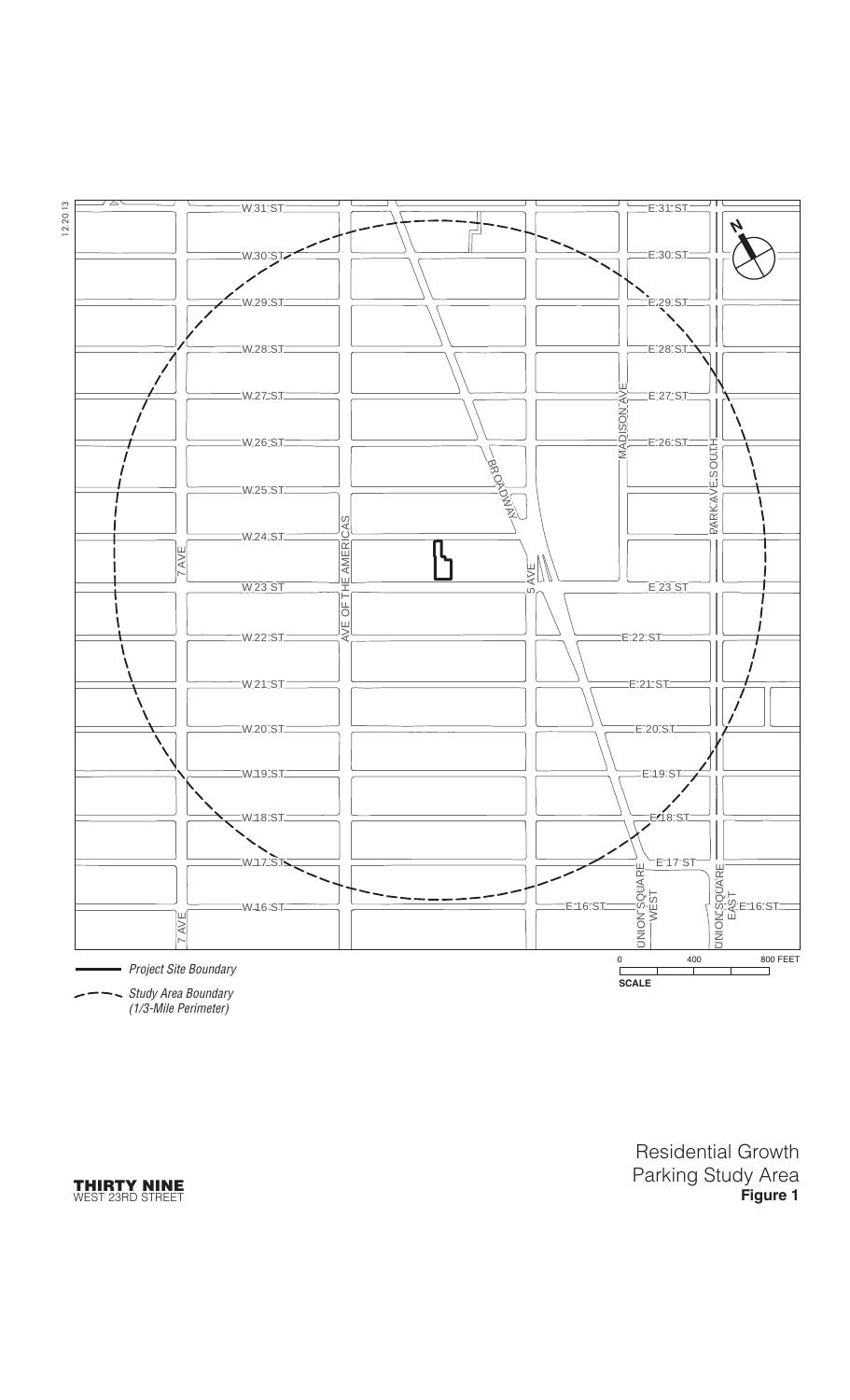| REVISED October 8, 2014 |
|-------------------------|
|                         |
|                         |

## *PROJECTED RESIDENTIAL GROWTH*

Additional research was conducted to determine the residential growth associated with projects within the study area that are expected to be complete by 2016, the proposed project's build year, using DCP and DOB records and a review of recent Environmental Assessment Statements (EASs) and Environmental Impact Statements (EISs). In combination with the residential growth identified during the lookback period, the number of residential units added to the study area by projected developments constitutes the total residential growth absent the proposed project (the No Action condition).

The potential effect of the proposed project (the With Action condition) was assessed by adding the number of residential units in the proposed project (40) to the overall residential growth calculation.

## **PARKING CAPACITY**

#### *CURRENT CAPACITY*

Using data provided by DCP, consisting of a spreadsheet of licensed parking facilities located in Manhattan Community Districts 4 and  $5^2$ , the location and current capacity of DCA-licensed public parking facilities within the study area were identified. A field survey of the study area was conducted to verify the capacity of the licensed facilities, as well as identify current facilities not included in the spreadsheet. The field survey also identified potential non-licensed (accessory) parking facilities, which were verified using DOB records. Where necessary, duplicate entries were removed from the spreadsheet.

#### *LOOKBACK PERIOD CAPACITY CHANGE*

Changes to the capacity within licensed public parking facilities over the lookback period were determined using the "change sites" spreadsheet provided by DCP. This data was verified by (i) reviewing DOB records to identify capacity lost through the redevelopment of parking facilities and capacity added through the introduction of new parking facilities and (ii) geocoding the change site entries to confirm that increases or decreases in capacity reflect changes in the licensed capacity of remaining facilities.

Following DCP guidelines, the percentage of public parking spaces that were/are used by local residents was calculated for each facility (30% for facilities in Community District 4 and 24% for facilities in Community District 5). Facilities introduced in connection with new residential developments were assigned a 100% residential use rate.

## **B. BACKGROUND CONDITIONS**

## **RESIDENTIAL GROWTH**

## *LOOKBACK PERIOD*

 $\overline{a}$ 

During the lookback period (2003 to 2013), the study area, which was traditionally a predominantly manufacturing and commercial district, underwent substantial redevelopment with residential uses. During this time, there were 31 new residential buildings constructed within the study area, primarily on sites that formerly contained parking facilities (both lots and garages) or smaller commercial or manufacturing buildings. This includes large residential buildings at 55 West 25th Street (407 units), 101 West 24th Street (202 units), 835 Avenue of the Americas (301 units), and 773 Avenue of the Americas (228 units). In addition, 43 buildings underwent alterations that affected residential space by either adding or subtracting units. This includes several large projects that converted existing commercial or manufacturing buildings to residential space, such as 260 Park Avenue South (109 new units) and 225 Fifth Avenue (190 new units). Reductions in residential space were largely the result of building alterations that combined units; in one case, the residential building at 1186 Broadway was converted into

<sup>&</sup>lt;sup>2</sup> Although the study area extends into a small portion of Manhattan Community District 6, no public parking facilities are located within this area.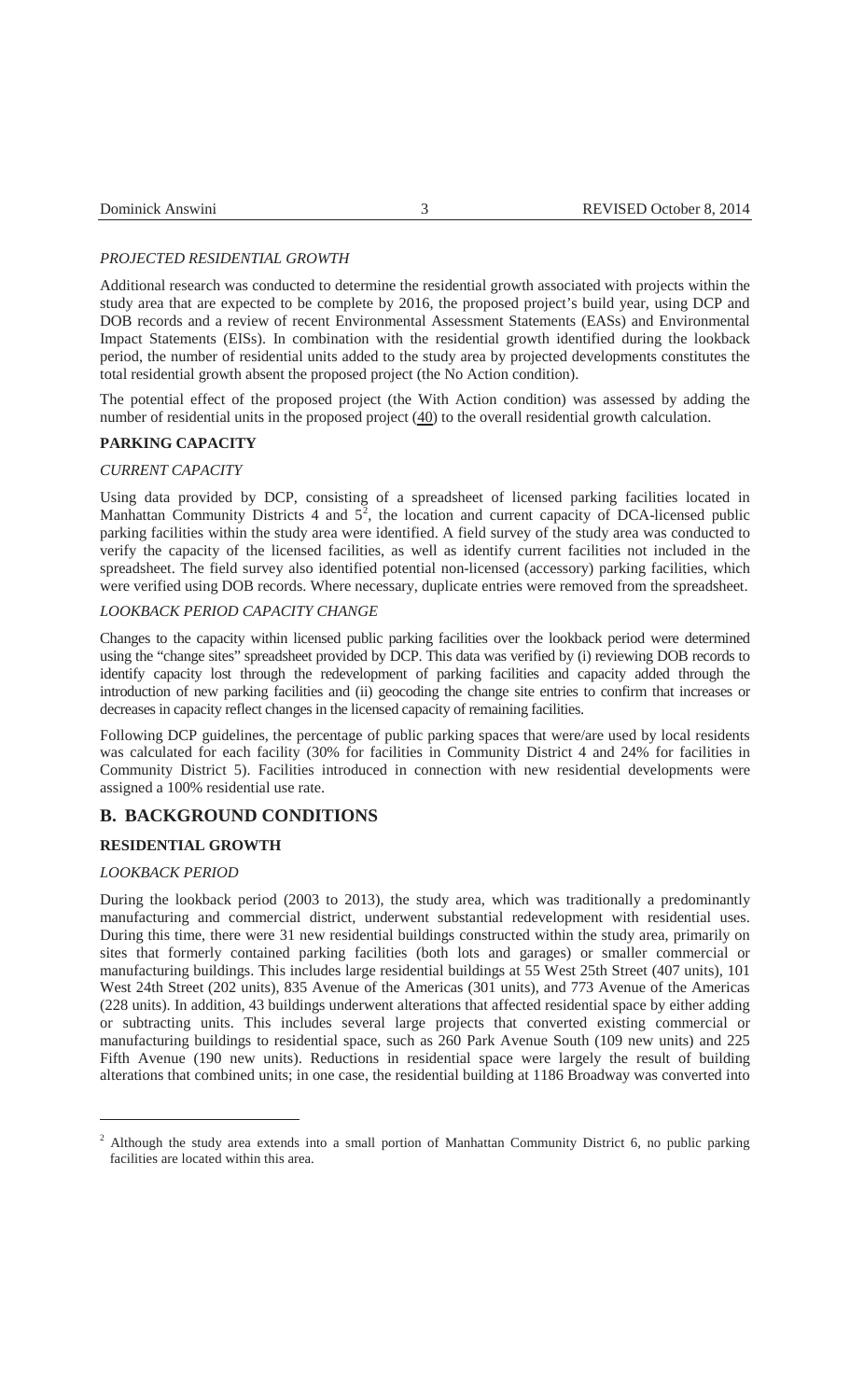a hotel, resulting in the loss of 35 units. **Table 1**, below, lists the buildings constructed or altered during the lookback period, and **Figure 2** shows their locations.

In total, new building construction and alterations resulted in an increase of 3,403 units in the study area during the lookback period.

## *PROJECTED DEVELOPMENT*

As shown in Table 1, seven projects are currently under construction within the study area that are expected to introduce new residential space by 2016 (the build year for the proposed project). This includes new high-rise residential buildings at 400 Park Avenue South (363 units) and 855 Avenue of the Americas (382 units), as well as the conversion of a historic manufacturing building, the former International Toy Center at 1101 Broadway, into residential space (165 units). In total, these No Action projects are expected to introduce 1,003 new residential units. These No Action projects are shown on **Figure 3**.

As shown on Table 1, with 3,403 units added to the study area in the lookback period and 1,003 additional units expected to be added by 2016, the total residential growth for the study period is 4,406 units.

#### **PARKING CAPACITY**

#### *EXISTING CONDITIONS*

#### *Public Parking Spaces*

As shown on **Table 2** and **Figure 4**, there are currently 49 DCA-licensed public parking facilities within the study area with a combined capacity of 5,424 spaces. Six of the facilities are located in recently built residential buildings. Applying residential parking rates for Community District 4 (30%) and Community District 5 (24%) to the facilities (excepting the six recently added facilities, which are assigned a residential parking rate of 100%), the current residential capacity within the study area is 2,136 spaces.

#### *Accessory Parking Spaces*

As indicated in Table 2, there is one accessory parking facility within the study area at 159 West 24th Street; this facility contains 4 spaces.

#### *LOOKBACK PERIOD CAPACITY CHANGES*

As noted above, six parking facilities were introduced to the study area during the lookback period. In addition, 18 parking facilities were redeveloped during the lookback period, resulting in losses of parking capacity. One parking facility (124 West 20th Street) reduced its licensed capacity by 35 spaces and another (48-64 West 30th Street) increased its licensed capacity by 16 spaces. With these changes, as shown on **Table 3** below, the total parking capacity within the study area decreased by 807 spaces during the lookback period; however, applying the residential parking rates (including a residential rate of 100% for the six new parking facilities), the residential parking capacity increased by 493 spaces during the lookback period.

#### *PROJECTED CAPACITY CHANGES*

The five projected residential developments identified above in Table 1 do not contain parking facilities. One existing parking lot, located at 6-8 East 20th Street, is under consideration to be converted into a vehicle storage lot for the Metropolitan Transportation Authority (MTA), which would result in the loss of the public parking spaces in the lot; however, because the transfer to the MTA is still in the planning stages, for the purposes of this analysis it is assumed that the lot would remain with its current capacity (29 spaces). Therefore, the total parking capacity change for the study period is a loss of 807 spaces, or an increase of 493 residential spaces.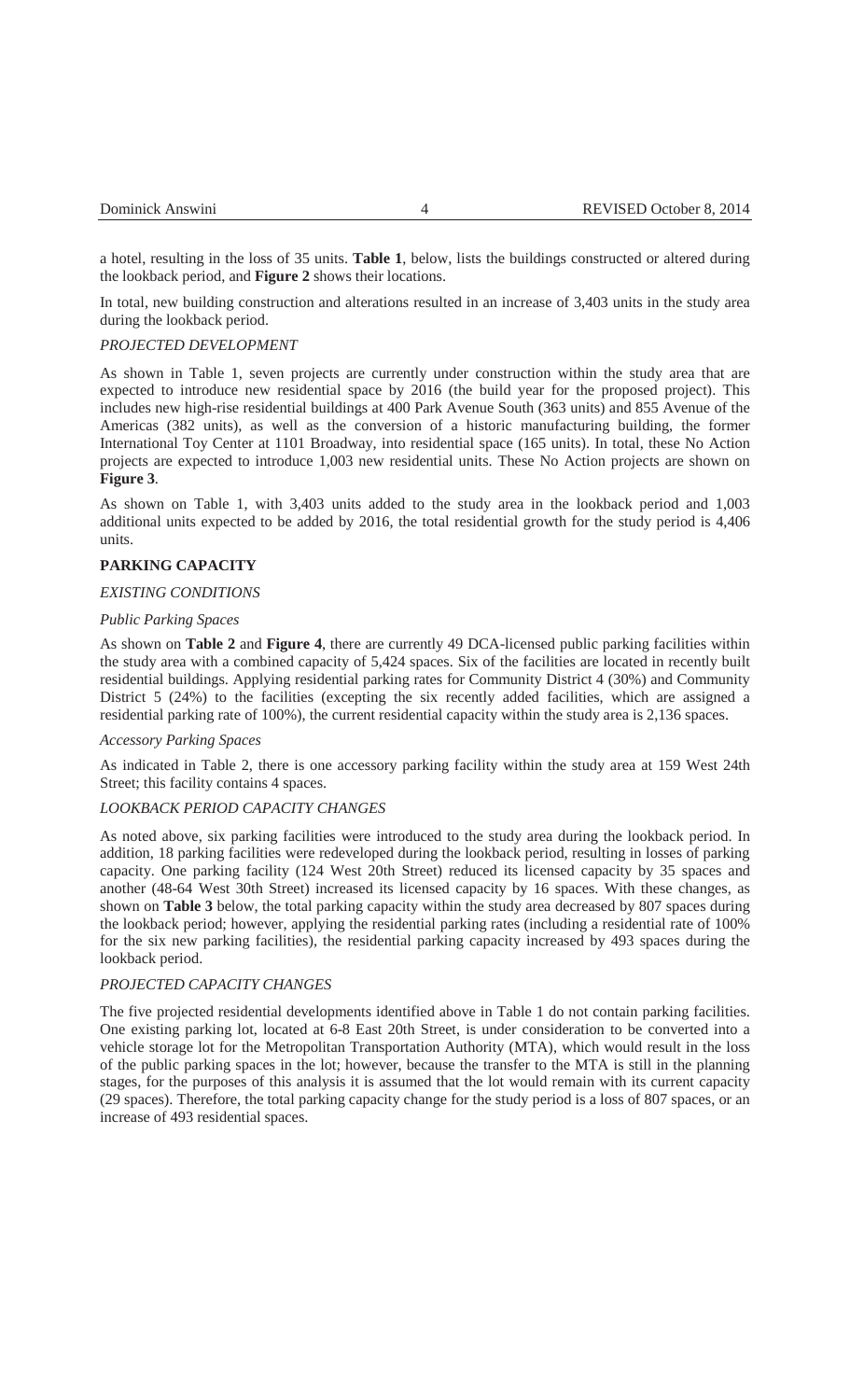

!**<sup>1</sup>** Table 1 Reference Number

Lookback Period Residential Growth **Figure 2**

**THIRTY NINE** WEST 23RD STREET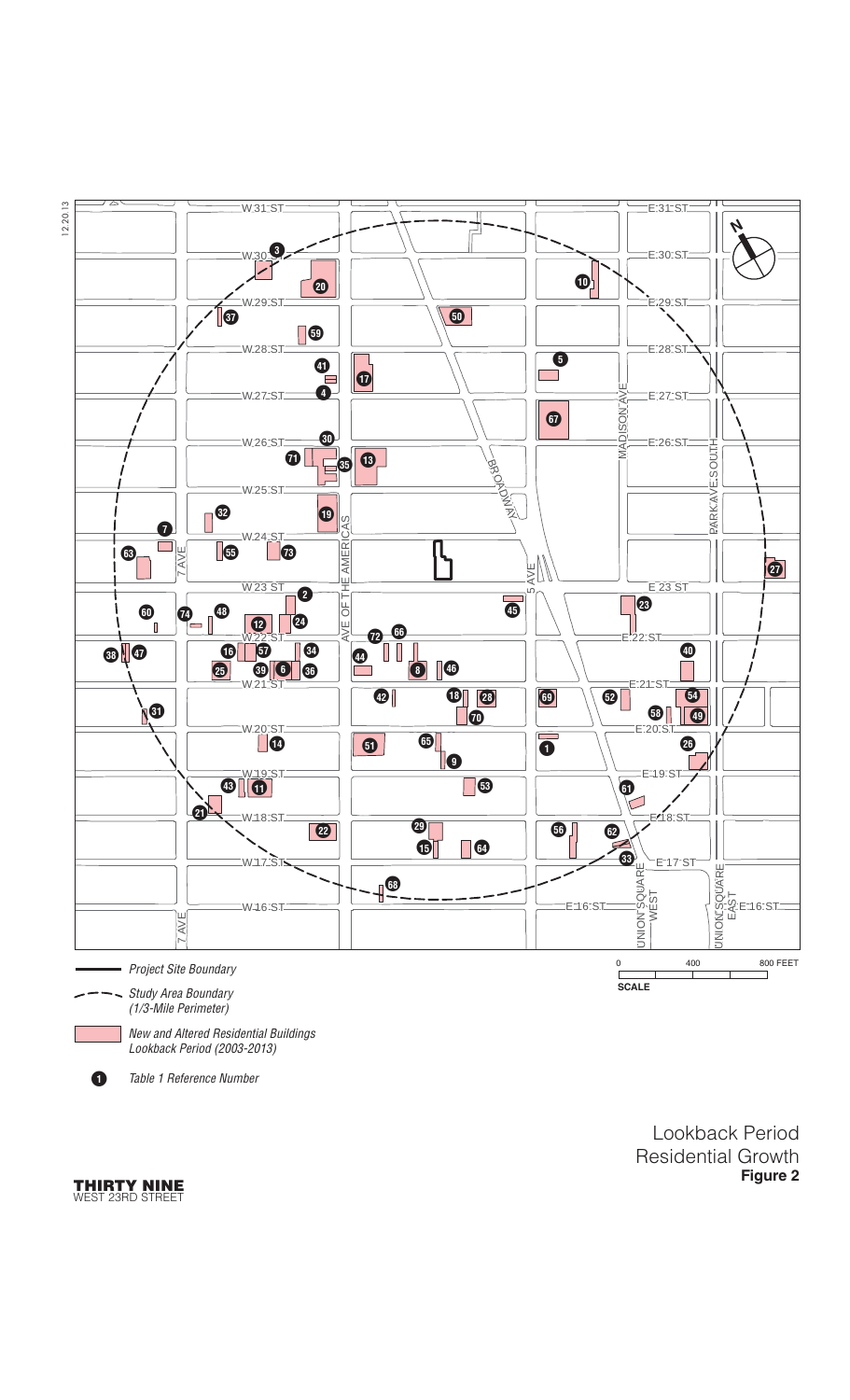

(New and Altered Buildings)

!**<sup>80</sup>** Table 1 Reference Number

Projected Residential Growth **Figure 3**

**THIRTY NINE** WEST 23RD STREET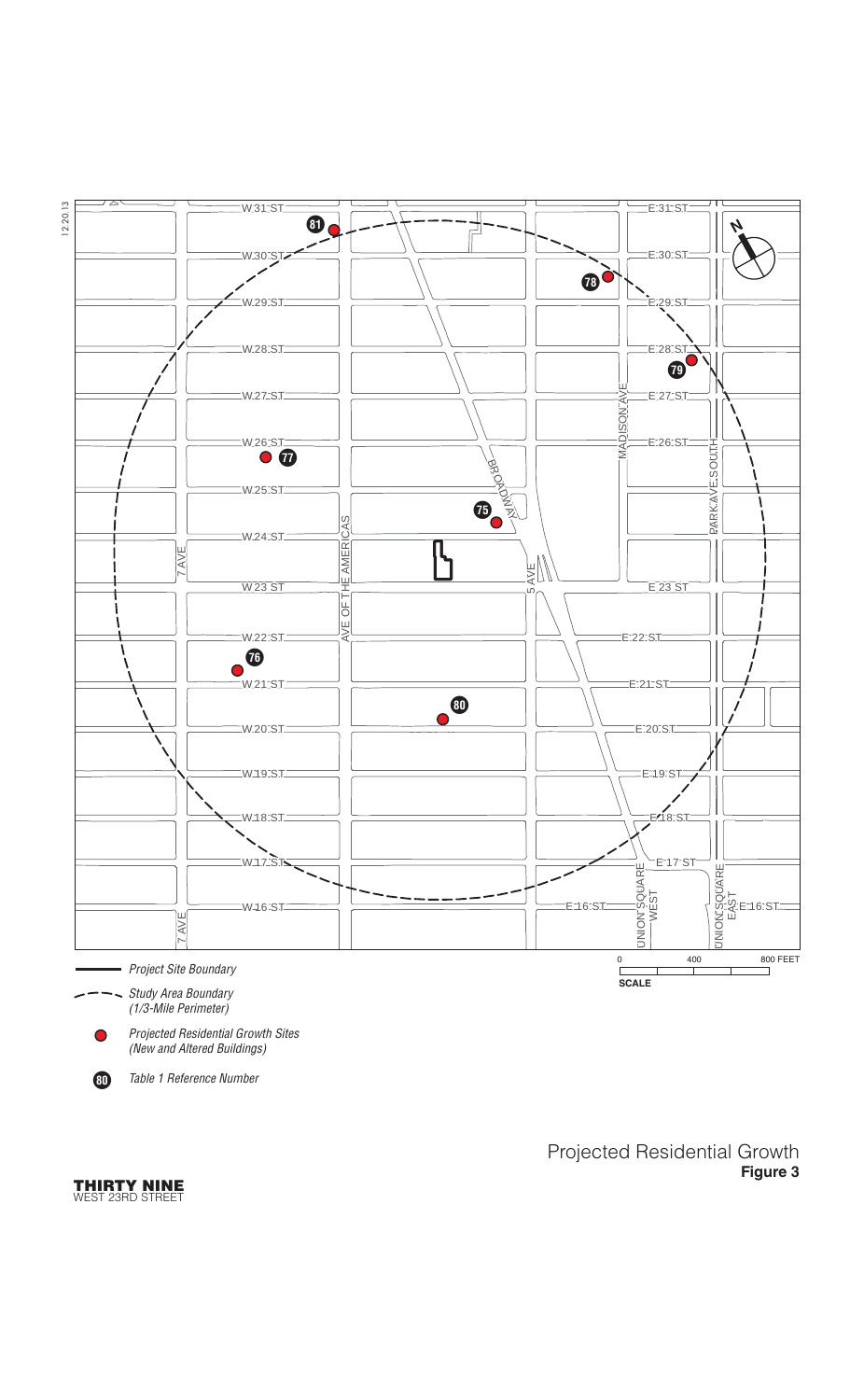

#### **THIRTY NINE** WEST 23RD STREET

Existing Public Parking Capacity **Figure 4**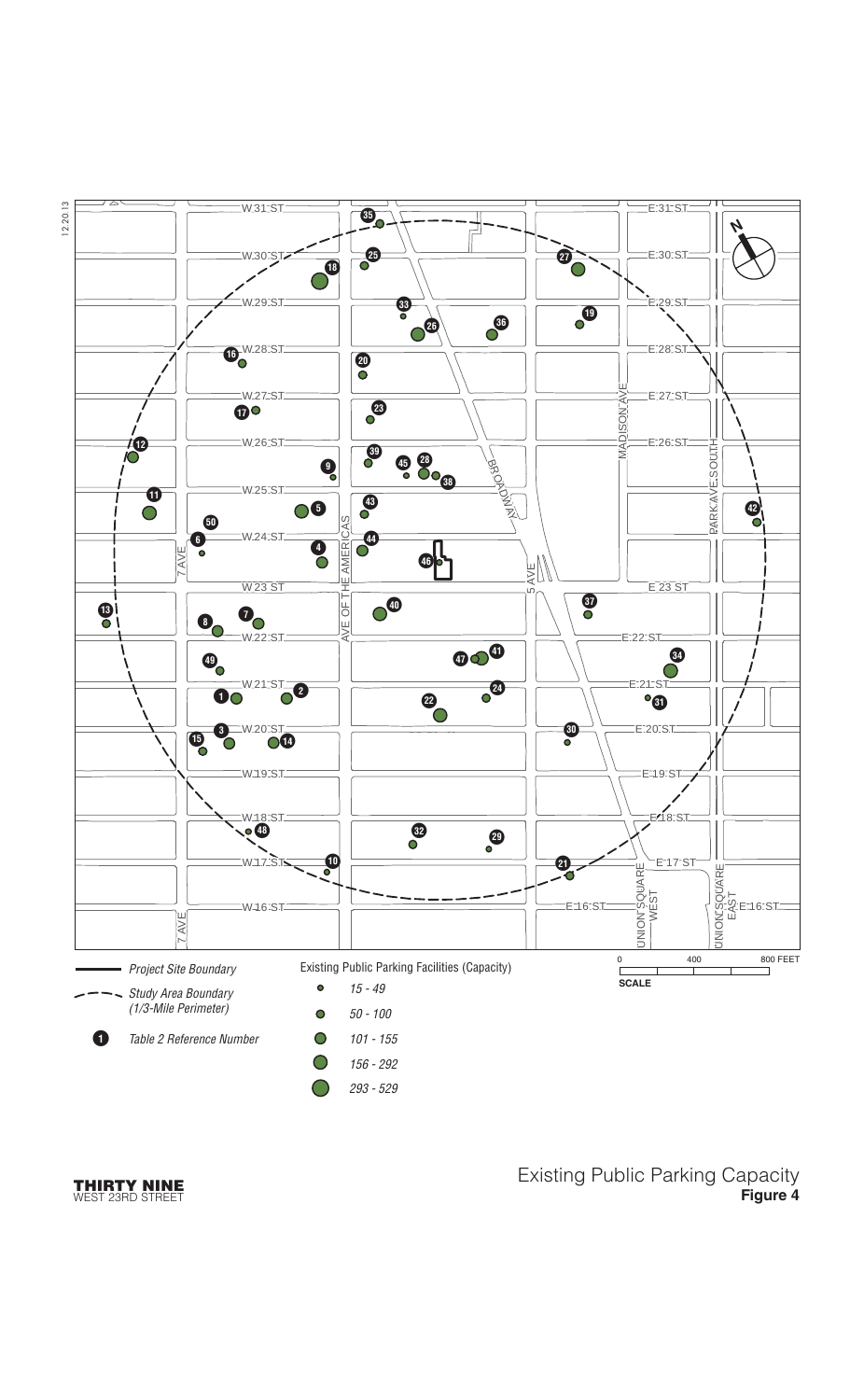| Dominick Answini |  |  |
|------------------|--|--|
|                  |  |  |

## Dominick Answini 5 REVISED October 8, 2014

# **Table 1**

|                  |            |     |                                |                                         |                                                  |                                                |                                                           |                                                  |                                                            |                                            |                                            |                                                |                                        |                                     | <b>Residential Growth</b>                |
|------------------|------------|-----|--------------------------------|-----------------------------------------|--------------------------------------------------|------------------------------------------------|-----------------------------------------------------------|--------------------------------------------------|------------------------------------------------------------|--------------------------------------------|--------------------------------------------|------------------------------------------------|----------------------------------------|-------------------------------------|------------------------------------------|
| Map<br>$ID^*$    | <b>BBL</b> | CD  | <b>Street</b><br><b>Number</b> | <b>Street Name</b>                      | <b>Distance</b><br>from<br>Project<br>Site (ft.) | <b>Residential</b><br><b>Units</b><br>Lookback | <b>Residential</b><br><b>Units</b><br>Current &<br>Future | <b>Residential</b><br><b>Units Net</b><br>Change | Parking<br><b>Spaces</b><br><b>Permitted</b><br><b>AOR</b> | Parking<br>Spaces<br>Total<br><b>Built</b> | Parking<br><b>Spaces</b><br><b>Unbuilt</b> | <b>Cross</b><br>Reference<br>Table 3<br>Map ID | <b>DCA</b><br>License<br><b>Number</b> | <b>Building</b><br>Status &<br>Year | <b>Notes</b>                             |
|                  |            |     |                                |                                         |                                                  |                                                |                                                           | <b>New Buildings</b>                             |                                                            |                                            |                                            |                                                |                                        |                                     |                                          |
| $\overline{1}$   | 1008480073 | 105 | 133                            | <b>5 AVENUE</b>                         | 976                                              | $\mathbf 0$                                    | $\overline{4}$                                            | $\overline{4}$                                   | $\mathbf{1}$                                               | $\mathbf 0$                                | 1                                          | $\omega$                                       | $\omega$                               | 2011                                |                                          |
| $\overline{2}$   | 1007987507 | 104 | 124                            | WEST <sub>23</sub><br><b>STREET</b>     | 774                                              | 15                                             | 29                                                        | 14                                               | 6                                                          | $\mathbf 0$                                | 6                                          |                                                | $\sim$                                 | 2010                                |                                          |
| 3                | 1008057501 | 105 | 130                            | WEST 30<br><b>STREET</b>                | 1695                                             | $\mathbf 0$                                    | 45                                                        | 45                                               | 9                                                          | 0                                          | 9                                          | $\overline{\phantom{a}}$                       | $\sim$                                 | 2009                                |                                          |
|                  |            |     |                                | <b>AVENUE OF THE</b>                    |                                                  |                                                |                                                           |                                                  |                                                            |                                            |                                            |                                                |                                        |                                     |                                          |
| $\overline{4}$   | 1008030037 | 105 | 799                            | <b>AMERICAS</b>                         | 1022                                             | $\mathbf 0$                                    | $\overline{4}$                                            | $\overline{4}$                                   |                                                            | 0                                          | 1                                          | $\sim$                                         | $\sim$                                 | 2007                                |                                          |
| $\overline{5}$   | 1008570004 | 105 | 239                            | <b>5 AVENUE</b>                         | 1034                                             | $\overline{0}$                                 | 31                                                        | $\overline{31}$                                  | $6\overline{6}$                                            | $\mathbf 0$                                | 6                                          | ÷                                              | $\sim$                                 | 2007                                |                                          |
| 6                | 1007977501 | 104 | 125                            | WEST 21<br><b>STREET</b>                | 907                                              | 0                                              | 52                                                        | 52                                               | 10                                                         | 0                                          | 10                                         | 15                                             | $\sim$                                 | 2006                                | formerly lot w/ 63<br>spaces             |
| $\overline{7}$   | 1007737501 | 104 | 200                            | WEST 24<br><b>STREET</b>                | 1440                                             | 0                                              | 20                                                        | 20                                               | 4                                                          | $\mathbf 0$                                | 4                                          |                                                | $\sim$                                 | 2006                                |                                          |
| $\boldsymbol{8}$ | 1008230017 | 105 | 35                             | WEST <sub>21</sub><br><b>STREET</b>     | 362                                              | 0                                              | 116                                                       | 116                                              | 23                                                         | $\mathbf 0$                                | 23                                         | 18, 24                                         | $\sim$                                 | 2006                                | formerly lot w/ 49<br>spaces             |
| $\overline{9}$   | 1008217505 | 105 | 27                             | WEST <sub>19</sub><br><b>STREET</b>     | 945                                              | $\mathsf 0$                                    | 13                                                        | 13                                               | 3                                                          | $\mathbf 0$                                | 3                                          | 23                                             | ÷,                                     | 2005                                | formerly lot w/ more<br>than 5 spaces    |
| 10               | 1008597501 | 105 | 11                             | EAST <sub>29</sub><br><b>STREET</b>     | 1565                                             | $\mathbf 0$                                    | 138                                                       | 138                                              | 28                                                         | $\Omega$                                   | 28                                         | ÷                                              | $\sim$                                 | 2005                                |                                          |
| 11               | 1007947501 | 104 | 130                            | WEST <sub>19</sub><br><b>STREET</b>     | 1417                                             | $\mathbf 0$                                    | 64                                                        | 64                                               | 13                                                         | $\Omega$                                   | 13                                         | 26                                             |                                        | 2004                                |                                          |
| 12               | 1007987506 | 104 | 133                            | WEST <sub>22</sub><br><b>STREET</b>     | 919                                              | $\mathbf 0$                                    | 99                                                        | 99                                               | 20                                                         | 137                                        | $\sim$                                     | 1                                              | 1334095                                | 2004                                |                                          |
| 13               | 1008270001 | 105 | 55                             | WEST <sub>25</sub><br><b>STREET</b>     | 441                                              | $\Omega$                                       | 407                                                       | 407                                              | 81                                                         | 85                                         | $\sim$                                     | 7, 11, 22                                      | 1263167                                | 2004                                | formerly lot w/30<br>spaces              |
| 14               | 1007957502 | 104 | 130                            | WEST 20<br><b>STREET</b>                | 1255                                             | $\mathbf 0$                                    | 35                                                        | 35                                               | $\overline{7}$                                             | $\Omega$                                   | $\overline{7}$                             | $\overline{\phantom{a}}$                       | $\sim$                                 | 2009                                |                                          |
| 15               | 1008190020 | 105 | 31                             | WEST <sub>17</sub><br><b>STREET</b>     | 1438                                             | 0                                              | 11                                                        | 11                                               | 2                                                          | $\Omega$                                   | $\overline{2}$                             |                                                | $\overline{a}$                         | 2007                                | formerly lot w/ more<br>than 5 spaces    |
| 16               | 1007977505 | 104 | 146                            | WEST 22<br><b>STREET</b>                | 1102                                             | $\mathbf 0$                                    | 12                                                        | 12                                               | 2                                                          | $\mathbf 0$                                | $\overline{2}$                             |                                                | $\sim$                                 | 2003                                |                                          |
| 17               | 1008290001 | 105 | 796                            | <b>AVENUE OF THE</b><br><b>AMERICAS</b> | 891                                              | 0                                              | 266                                                       | 266                                              | 53                                                         | 70                                         | $\mathbf{r}$                               | $\overline{4}$                                 | 1402130                                | 2004                                |                                          |
| 18               | 1008227505 | 105 | 16                             | WEST <sub>21</sub><br><b>STREET</b>     | 610                                              | 0                                              | 9                                                         | 9                                                | 2                                                          | $\mathbf 0$                                | $\overline{2}$                             |                                                | $\sim$                                 | 2007                                | formerly garage w/<br>more than 5 spaces |
| 19               | 1008007504 | 104 | 101                            | WEST 24<br><b>STREET</b>                | 536                                              | $\mathbf 0$                                    | 202                                                       | 202                                              | 40                                                         | $\mathbf 0$                                | 40                                         | 10                                             | $\sim$                                 | 2006                                | formerly lot w/ 31<br>spaces             |
| 20               | 1008057502 | 105 | 835                            | <b>AVENUE OF THE</b><br><b>AMERICAS</b> | 1445                                             | $\mathsf 0$                                    | 301                                                       | 301                                              | 60                                                         | $\mathbf 0$                                | 60                                         | 3                                              | 1422491                                | 2007                                | formerly garage w/<br>more than 5 spaces |
| 21               | 1007947502 | 104 | 163                            | WEST <sub>18</sub><br><b>STREET</b>     | 1671                                             | $\mathsf 0$                                    | 26                                                        | 26                                               | 5                                                          | 0                                          | 5                                          | $\overline{\phantom{a}}$                       | $\sim$                                 | 2005                                |                                          |
| 22               | 1007937507 | 104 | 100                            | WEST <sub>18</sub><br><b>STREET</b>     | 1445                                             | 0                                              | 43                                                        | 43                                               | 9                                                          | 0                                          | 9                                          | 9                                              | $\sim$                                 | 2008                                |                                          |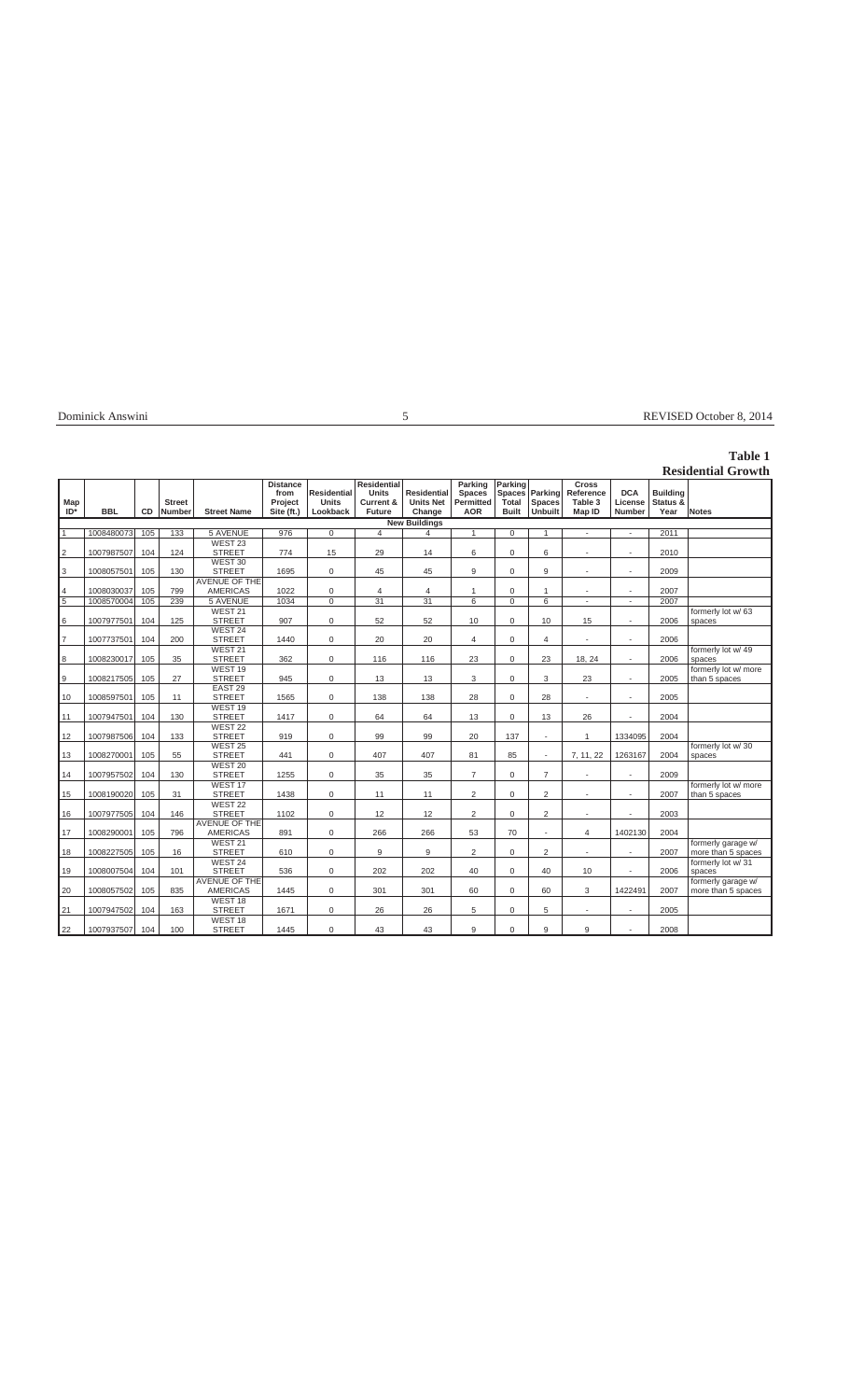| Dominick Answini |  |  |
|------------------|--|--|
|                  |  |  |

## Dominick Answini 6 REVISED October 8, 2014

# **Table 1 (cont'd)**

|            |            |     |                                |                                         |                                                  |                                                |                                                                             |                                                  |                                                     |                                            |                              |                                                |                                        |                                     | <b>Residential Growth</b>             |
|------------|------------|-----|--------------------------------|-----------------------------------------|--------------------------------------------------|------------------------------------------------|-----------------------------------------------------------------------------|--------------------------------------------------|-----------------------------------------------------|--------------------------------------------|------------------------------|------------------------------------------------|----------------------------------------|-------------------------------------|---------------------------------------|
| Map<br>ID* | <b>BBL</b> | CD  | <b>Street</b><br><b>Number</b> | <b>Street Name</b>                      | <b>Distance</b><br>from<br>Project<br>Site (ft.) | <b>Residential</b><br><b>Units</b><br>Lookback | <b>Residential</b><br><b>Units</b><br><b>Current &amp;</b><br><b>Future</b> | <b>Residential</b><br><b>Units Net</b><br>Change | Parking<br><b>Spaces</b><br>Permitted<br><b>AOR</b> | Parking<br>Spaces<br>Total<br><b>Built</b> | Parking<br>Spaces<br>Unbuilt | <b>Cross</b><br>Reference<br>Table 3<br>Map ID | <b>DCA</b><br>License<br><b>Number</b> | <b>Building</b><br>Status &<br>Year | Notes                                 |
| 23         | 1008517505 | 105 | 23                             | EAST <sub>22</sub><br><b>STREET</b>     | 937                                              | $\mathbf 0$                                    | 78                                                                          | 78                                               | 16                                                  | $\mathbf 0$                                | 16                           | $\overline{\phantom{a}}$                       | $\sim$                                 | 2006                                |                                       |
| 24         | 1007987505 | 104 | 125                            | WEST <sub>22</sub><br><b>STREET</b>     | 815                                              | $\mathbf 0$                                    | 33                                                                          | 33                                               | $\overline{7}$                                      | $\mathbf 0$                                | $\overline{7}$               | $\sim$                                         |                                        | 2003                                |                                       |
| 25         | 1007970007 | 104 | 163                            | WEST 21<br><b>STREET</b>                | 1211                                             | $\overline{4}$                                 | 108                                                                         | 104                                              | 22                                                  | 78                                         | $\bar{a}$                    | 8, 19                                          | 1262710                                | 2009                                | formerly lot w/25<br>spaces           |
| 26         | 1008487505 | 105 | 240                            | <b>PARK AVENUE</b><br><b>SOUTH</b>      | 1627                                             | 0                                              | 48                                                                          | 48                                               | 10                                                  | $\mathbf 0$                                | 10                           |                                                | $\sim$                                 | 2007                                |                                       |
| 27         | 1008797501 | 105 | 121                            | EAST <sub>23</sub><br><b>STREET</b>     | 1720                                             | 0                                              | 95                                                                          | 95                                               | 19                                                  | $\Omega$                                   | 19                           | $\overline{\phantom{a}}$                       | $\sim$                                 | 2005                                |                                       |
| 28         | 1008220045 | 105 | 4                              | WEST 21<br><b>STREET</b>                | 623                                              | $\mathbf 0$                                    | 56                                                                          | 56                                               | 11                                                  | 65                                         | $\overline{\phantom{a}}$     | 5, 13                                          | 1239839                                | 2004                                | formerly lot w/ more<br>than 5 spaces |
| 29         | 1008190059 | 105 | 30                             | WEST <sub>18</sub><br><b>STREET</b>     | 1335                                             | $\mathbf 0$                                    | 71                                                                          | 71                                               | 14                                                  | $\mathbf 0$                                | 14                           | 14                                             | $\sim$                                 | 2008                                | formerly lot                          |
| 30         | 1008010034 | 104 | 773                            | <b>AVENUE OF THE</b><br><b>AMERICAS</b> | 630                                              | $\mathsf 0$                                    | 228                                                                         | 228                                              | 46                                                  | $\mathbf 0$                                | 46                           | $\sim$                                         | $\sim$                                 | 2003                                |                                       |
| 31         | 1007700033 | 104 | 209                            | WEST <sub>20</sub><br><b>STREET</b>     | 1739                                             | $\mathsf 0$                                    | 12                                                                          | 12                                               | 2                                                   | $\mathbf 0$                                | 2                            |                                                |                                        | 2008                                |                                       |
|            |            |     |                                |                                         |                                                  |                                                |                                                                             | <b>Altered Buildings</b>                         |                                                     |                                            |                              |                                                |                                        |                                     |                                       |
|            |            |     |                                | WEST 24                                 |                                                  |                                                |                                                                             |                                                  |                                                     |                                            |                              |                                                |                                        |                                     |                                       |
| 32         | 1008007505 | 104 | 159                            | <b>STREET</b>                           | 1220                                             | 0                                              | 24                                                                          | 24                                               | $\sim$                                              | $\sim$                                     | $\sim$                       | 12                                             | $\sim$                                 | 2013                                |                                       |
| 33         | 1008460021 | 105 | 861                            | <b>BROADWAY</b><br>WEST <sub>22</sub>   | 1716                                             | $\overline{0}$                                 | 3                                                                           | $\overline{3}$                                   | ÷,                                                  | ÷,                                         | $\bar{a}$                    | ÷,                                             | $\sim$                                 | 2003                                |                                       |
| 34         | 1007977506 | 104 | 116                            | <b>STREET</b>                           | 822                                              | $\mathsf 0$                                    | 10                                                                          | 10                                               | ÷,                                                  | ä,                                         | ٠                            | $\sim$                                         | $\sim$                                 | 2004                                |                                       |
| 35         | 1008010040 | 104 | 763                            | <b>AVENUE OF THE</b><br><b>AMERICAS</b> | 664                                              | $\mathbf 0$                                    | 3                                                                           | 3                                                | $\overline{a}$                                      | ٠                                          | $\sim$                       | $\sim$                                         | $\sim$                                 | 2004                                |                                       |
| 36         | 1007970029 | 104 | 117                            | WEST <sub>21</sub><br><b>STREET</b>     | 869                                              | 0                                              | $\mathbf{1}$                                                                | $\mathbf{1}$                                     | $\overline{a}$                                      | ä,                                         | $\sim$                       | $\sim$                                         | $\sim$                                 | 2005                                |                                       |
| 37         | 1008040069 | 105 | 156                            | WEST <sub>29</sub><br><b>STREET</b>     | 1662                                             | $\mathbf 0$                                    | $\mathbf{1}$                                                                | $\mathbf{1}$                                     | ÷.                                                  | $\overline{a}$                             | $\overline{\phantom{a}}$     | $\sim$                                         | $\sim$                                 | 2005                                |                                       |
| 38         | 1007710054 | 104 | 228                            | WEST <sub>22</sub><br><b>STREET</b>     | 1741                                             | $\overline{2}$                                 | 1                                                                           | (1)                                              | ÷,                                                  |                                            |                              |                                                | $\sim$                                 | 2005                                |                                       |
| 39         | 1007970023 | 104 | 131                            | WEST 21<br><b>STREET</b>                | 992                                              | $\mathbf 0$                                    | 3                                                                           | 3                                                | $\sim$                                              | ٠.                                         | ٠                            | $\blacksquare$                                 | $\sim$                                 | 2006                                |                                       |
| 40         | 1008507506 | 105 | 49                             | EAST <sub>21</sub><br><b>STREET</b>     | 1337                                             | 0                                              | 43                                                                          | 43                                               | $\ddot{\phantom{1}}$                                | ä,                                         |                              |                                                | ÷                                      | 2006                                |                                       |
| 41         | 1008030038 | 105 | 801                            | <b>AVENUE OF THE</b><br><b>AMERICAS</b> | 1039                                             | 0                                              | $\overline{4}$                                                              | 4                                                | ٠                                                   | ä,                                         | ٠                            |                                                | $\sim$                                 | 2006                                |                                       |
| 42         | 1008220069 | 105 | 52                             | WEST 21<br><b>STREET</b>                | 645                                              | $\mathsf 0$                                    | 3                                                                           | 3                                                | ÷,                                                  | ä,                                         |                              | $\sim$                                         | $\sim$                                 | 2008                                |                                       |
| 43         | 1007940062 | 104 | 140                            | WEST <sub>19</sub><br><b>STREET</b>     | 1517                                             | 0                                              | 24                                                                          | 24                                               | $\overline{\phantom{a}}$                            |                                            |                              |                                                | $\sim$                                 | 2008                                |                                       |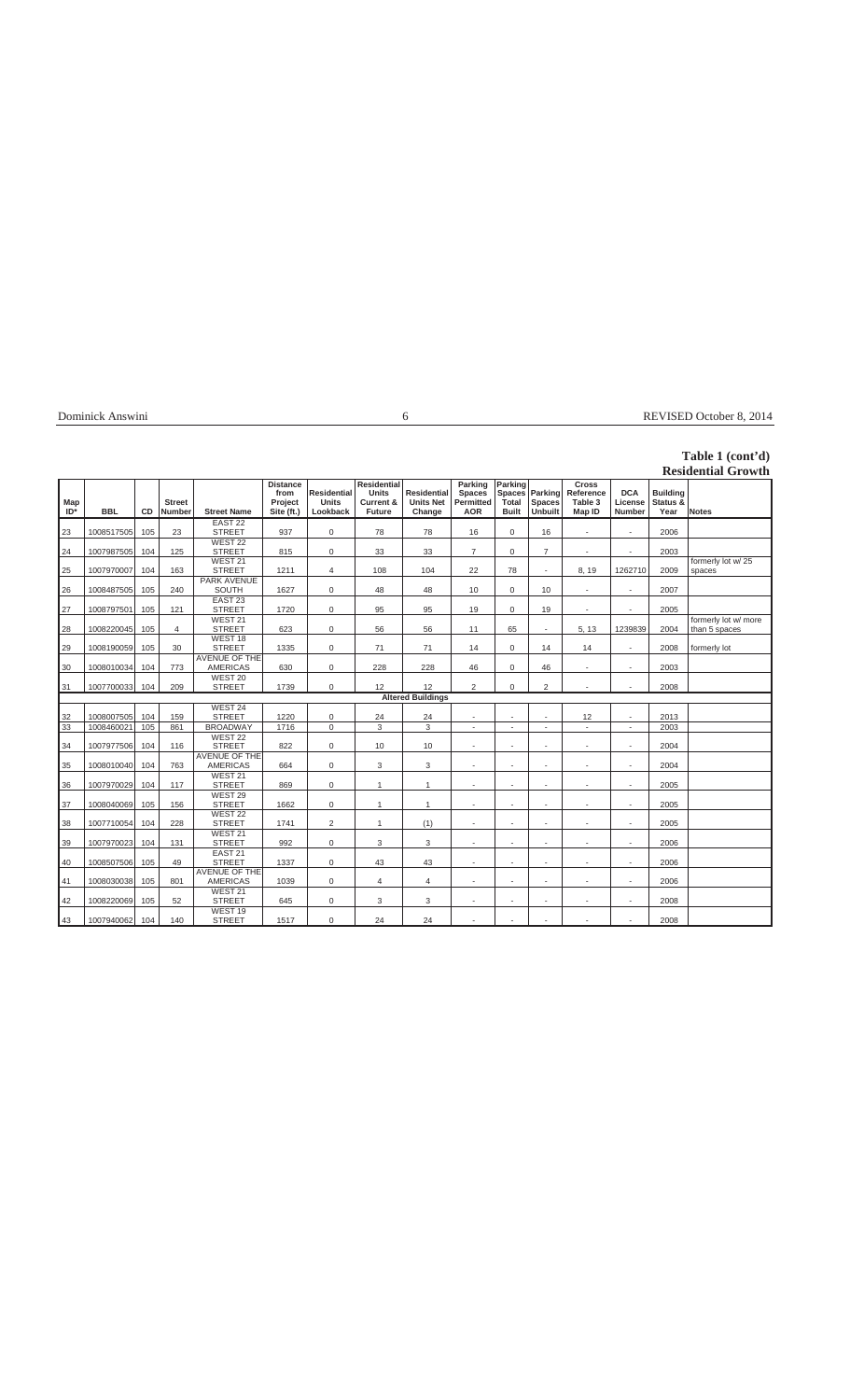| Dominick Answini |
|------------------|
|------------------|

## Property and the REVISED October 8, 2014

# **Table 1 (cont'd)**

|               |            |     |                                |                                         |                                                  |                                                |                                                                      |                                                  |                                                            |                                            |                                     |                                                |                                        |                                     | <b>Residential Growth</b> |
|---------------|------------|-----|--------------------------------|-----------------------------------------|--------------------------------------------------|------------------------------------------------|----------------------------------------------------------------------|--------------------------------------------------|------------------------------------------------------------|--------------------------------------------|-------------------------------------|------------------------------------------------|----------------------------------------|-------------------------------------|---------------------------|
| Map<br>$ID^*$ | <b>BBL</b> | CD  | <b>Street</b><br><b>Number</b> | <b>Street Name</b>                      | <b>Distance</b><br>from<br>Project<br>Site (ft.) | <b>Residential</b><br><b>Units</b><br>Lookback | <b>Residential</b><br>Units<br><b>Current &amp;</b><br><b>Future</b> | <b>Residential</b><br><b>Units Net</b><br>Change | Parking<br><b>Spaces</b><br><b>Permitted</b><br><b>AOR</b> | Parking<br>Spaces<br>Total<br><b>Built</b> | Parking<br>Spaces<br><b>Unbuilt</b> | <b>Cross</b><br>Reference<br>Table 3<br>Map ID | <b>DCA</b><br>License<br><b>Number</b> | <b>Building</b><br>Status &<br>Year | Notes                     |
|               |            |     |                                | AVENUE OF THE                           |                                                  |                                                |                                                                      |                                                  |                                                            |                                            |                                     |                                                |                                        |                                     |                           |
| 44            | 1008230002 | 105 | 678                            | <b>AMERICAS</b>                         | 590                                              | 0                                              | 8                                                                    | 8                                                | $\sim$                                                     | $\sim$                                     | $\mathbf{r}$                        | $\overline{\phantom{a}}$                       | $\sim$                                 | 2012                                |                           |
| 45            | 1008247501 | 105 | 186                            | <b>5 AVENUE</b>                         | 301                                              | 0                                              | $\overline{4}$                                                       | $\overline{4}$                                   | $\ddot{\phantom{1}}$                                       | $\sim$                                     | $\mathbf{r}$                        | $\overline{\phantom{a}}$                       | $\blacksquare$                         | 2004                                |                           |
| 46            | 1008230023 | 105 | 29                             | WEST 21<br><b>STREET</b>                | 450                                              | $\overline{2}$                                 | 6                                                                    | $\overline{4}$                                   | ÷,                                                         | ÷,                                         | ٠                                   | $\sim$                                         | $\sim$                                 | 2003                                |                           |
| 47            | 1007710053 | 104 | 226                            | WEST <sub>22</sub><br><b>STREET</b>     | 1721                                             | 4                                              | 1                                                                    | (3)                                              | ÷,                                                         | í,                                         | $\overline{\phantom{a}}$            |                                                | $\sim$                                 | 2006                                |                           |
| 48            | 1007980010 | 104 | 163                            | WEST <sub>22</sub><br><b>STREET</b>     | 1240                                             | $\mathsf 0$                                    | 3                                                                    | 3                                                | $\sim$                                                     | $\sim$                                     | ٠                                   | $\sim$                                         | $\sim$                                 | 2008                                |                           |
| 49            | 1008497508 | 105 | 254                            | <b>PARK AVENUE</b><br>SOUTH             | 1461                                             | 131                                            | 181                                                                  | 50                                               | $\overline{\phantom{a}}$                                   | $\sim$                                     | ٠                                   | $\overline{\phantom{a}}$                       | $\sim$                                 | 2005                                |                           |
| 50            | 1008300054 | 105 | 1186                           | <b>BROADWAY</b>                         | 1185                                             | 35                                             | $\mathbf 0$                                                          | (35)                                             | $\ddot{\phantom{1}}$                                       | $\overline{a}$                             | $\mathbf{r}$                        |                                                | $\sim$                                 | 2008                                | <b>Hotel Conversion</b>   |
| 51            | 1008217503 | 105 | 650                            | <b>AVENUE OF THE</b><br><b>AMERICAS</b> | 890                                              | $\mathbf 0$                                    | 67                                                                   | 67                                               | $\ddot{\phantom{1}}$                                       | L.                                         |                                     | $\overline{\phantom{a}}$                       | $\sim$                                 | 2005                                |                           |
| 52            | 1008497506 | 105 | 24                             | EAST <sub>21</sub><br><b>STREET</b>     | 1110                                             | $\mathbf 0$                                    | 8                                                                    | 8                                                | $\ddot{\phantom{1}}$                                       | L.                                         |                                     |                                                | $\overline{\phantom{a}}$               | 2009                                |                           |
| 53            | 1008207504 | 105 | 16                             | WEST <sub>19</sub><br><b>STREET</b>     | 1093                                             | $\mathsf 0$                                    | 57                                                                   | 57                                               | ÷,                                                         | ÷,                                         | $\overline{\phantom{a}}$            | $\overline{\phantom{a}}$                       | $\sim$                                 | 2008                                |                           |
| 54            | 1008497504 | 105 | 260                            | <b>PARK AVENUE</b><br><b>SOUTH</b>      | 1372                                             | $\mathbf 0$                                    | 109                                                                  | 109                                              | $\sim$                                                     | $\sim$                                     | ٠                                   | $\overline{\phantom{a}}$                       | $\sim$                                 | 2006                                |                           |
| 55            | 1007990069 | 104 | 152                            | WEST <sub>24</sub><br><b>STREET</b>     | 1167                                             | $\mathsf 0$                                    | 1                                                                    | 1                                                | $\sim$                                                     | $\sim$                                     | ٠                                   | $\sim$                                         | $\sim$                                 | 2004                                |                           |
| 56            | 1008467502 | 105 | $\overline{7}$                 | EAST <sub>17</sub><br><b>STREET</b>     | 1492                                             | 10                                             | 14                                                                   | 4                                                | $\sim$                                                     | $\sim$                                     | ٠                                   | $\overline{\phantom{a}}$                       | $\sim$                                 | 2008                                |                           |
| 57            | 1007977507 | 104 | 140                            | WEST <sub>22</sub><br><b>STREET</b>     | 1043                                             | 0                                              | 51                                                                   | 51                                               | ÷,                                                         | ä,                                         | $\sim$                              | $\sim$                                         | $\sim$                                 | 2008                                |                           |
| 58            | 1008490030 | 105 | 43                             | EAST <sub>20</sub><br><b>STREET</b>     | 1375                                             | 5                                              | $\overline{7}$                                                       | $\overline{2}$                                   | $\sim$                                                     | $\sim$                                     | $\overline{\phantom{a}}$            | $\sim$                                         | $\sim$                                 | 2011                                |                           |
| 59            | 1008047502 | 105 | 111                            | WEST 28<br><b>STREET</b>                | 1292                                             | $\overline{2}$                                 | 10                                                                   | 8                                                | $\sim$                                                     | ä,                                         | ٠                                   | $\overline{\phantom{a}}$                       | $\sim$                                 | 2010                                |                           |
| 60            | 1007720039 | 104 | 211                            | WEST <sub>22</sub><br><b>STREET</b>     | 1548                                             | 8                                              | 3                                                                    | (5)                                              | ٠                                                          |                                            | ٠                                   | $\sim$                                         | $\sim$                                 | 2009                                |                           |
| 61            | 1008470022 | 105 | 876                            | <b>BROADWAY</b>                         | 1563                                             | $\overline{4}$                                 | 5                                                                    | $\overline{1}$                                   | $\overline{\phantom{a}}$                                   | $\sim$                                     | ٠                                   | $\overline{\phantom{a}}$                       | $\overline{\phantom{a}}$               | 2009                                |                           |
| 62            | 1008460022 | 105 | 863                            | <b>BROADWAY</b>                         | 1699                                             | $\overline{0}$                                 | $\overline{2}$                                                       | $\overline{2}$                                   | $\sim$                                                     | $\sim$                                     | $\sim$                              | $\overline{\phantom{a}}$                       | $\sim$                                 | 2008                                |                           |
| 63            | 1007737502 | 104 | 213                            | WEST <sub>23</sub><br><b>STREET</b>     | 1560                                             | 0                                              | 12                                                                   | 12                                               | $\ddot{\phantom{1}}$                                       | ä,                                         |                                     | $\sim$                                         | $\sim$                                 | 2006                                |                           |
| 64            | 1008190027 | 105 | 17                             | WEST <sub>17</sub><br><b>STREET</b>     | 1434                                             | $\mathbf 0$                                    | 6                                                                    | 6                                                | $\ddot{\phantom{1}}$                                       | ä,                                         | ٠                                   |                                                | $\sim$                                 | 2005                                |                           |
| 65            | 1008210059 | 105 | 26                             | WEST 20<br><b>STREET</b>                | 847                                              | 0                                              | $\overline{4}$                                                       | $\overline{4}$                                   | ٠                                                          | ä,                                         | ٠                                   | $\sim$                                         | $\sim$                                 | 2009                                |                           |
|               |            |     |                                | WEST <sub>22</sub>                      |                                                  |                                                |                                                                      |                                                  |                                                            |                                            |                                     |                                                |                                        |                                     |                           |
| 66            | 1008230068 | 105 | 46                             | <b>STREET</b>                           | 396                                              | 0                                              | $\overline{4}$                                                       | $\overline{4}$                                   | $\overline{\phantom{a}}$                                   | ٠                                          | ٠                                   | $\blacksquare$                                 | $\sim$                                 | 2006                                |                           |
| 67            | 1008567502 | 105 | 225                            | <b>5 AVENUE</b>                         | 776                                              | 0                                              | 190                                                                  | 190                                              | ٠                                                          | ٠                                          | $\overline{\phantom{a}}$            | $\sim$                                         | $\sim$                                 | 2007                                |                           |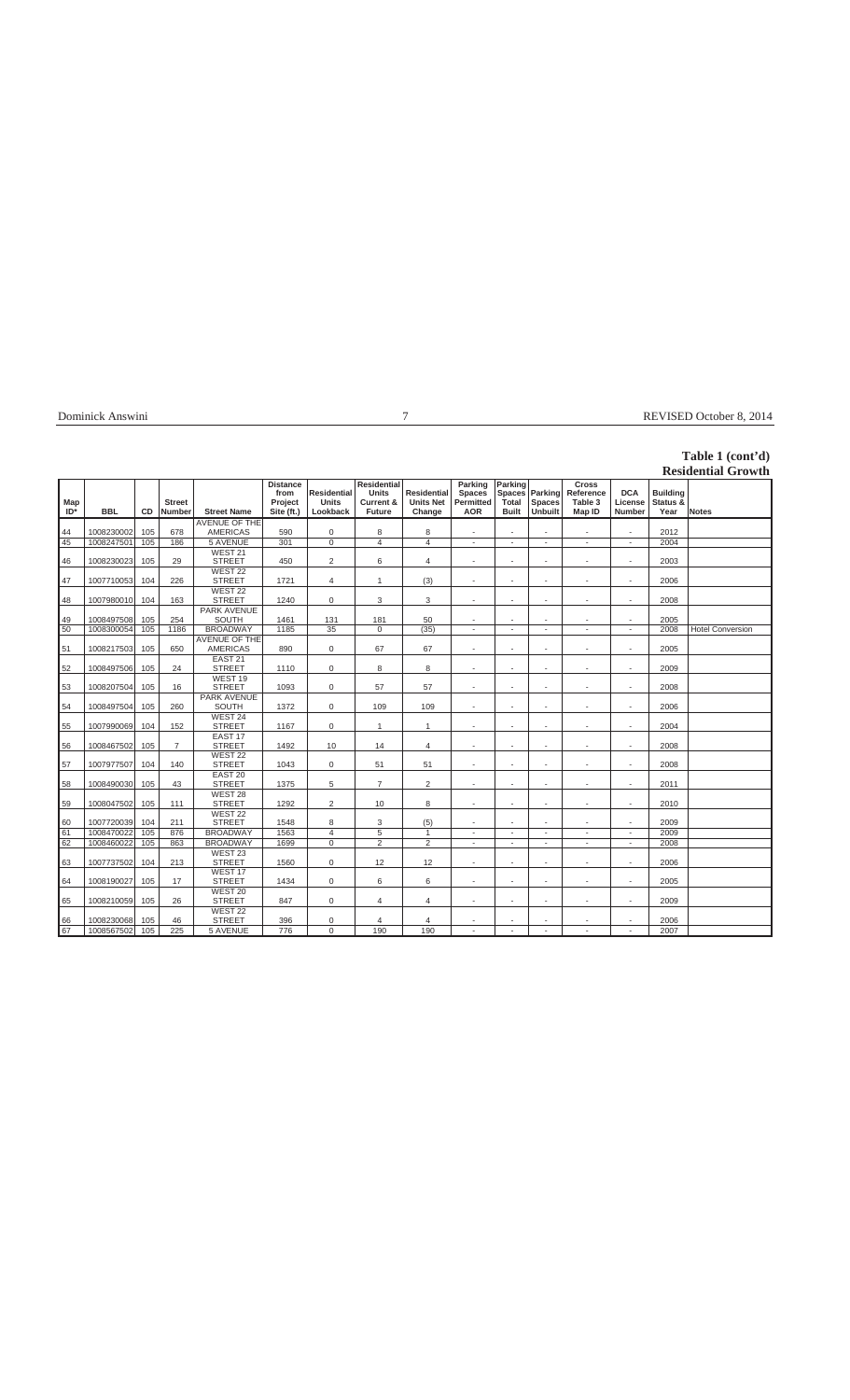# Dominick Answini 8 REVISED October 8, 2014

# **Table 1 (cont'd)**

|            |               |            |                                |                                         |                                                  |                                                |                                                                             |                                                  |                                                     |                                  |                                            |                                                |                                 |                                     | <b>Residential Growth</b> |
|------------|---------------|------------|--------------------------------|-----------------------------------------|--------------------------------------------------|------------------------------------------------|-----------------------------------------------------------------------------|--------------------------------------------------|-----------------------------------------------------|----------------------------------|--------------------------------------------|------------------------------------------------|---------------------------------|-------------------------------------|---------------------------|
| Map<br>ID* | <b>BBL</b>    | CD.        | <b>Street</b><br><b>Number</b> | <b>Street Name</b>                      | <b>Distance</b><br>from<br>Project<br>Site (ft.) | <b>Residential</b><br><b>Units</b><br>Lookback | <b>Residential</b><br><b>Units</b><br><b>Current &amp;</b><br><b>Future</b> | <b>Residential</b><br><b>Units Net</b><br>Change | Parking<br><b>Spaces</b><br>Permitted<br><b>AOR</b> | Parking<br>Total<br><b>Built</b> | Spaces Parking<br><b>Spaces</b><br>Unbuilt | <b>Cross</b><br>Reference<br>Table 3<br>Map ID | <b>DCA</b><br>License<br>Number | <b>Building</b><br>Status &<br>Year | <b>Notes</b>              |
|            |               |            |                                | WEST <sub>16</sub>                      |                                                  |                                                |                                                                             |                                                  |                                                     |                                  |                                            |                                                |                                 |                                     |                           |
| 68<br>69   | 1008180009    | 105<br>105 | 49<br>141                      | <b>STREET</b><br>5 AVENUE               | 1703<br>772                                      | $\overline{2}$<br>$\mathbf 0$                  | 6<br>34                                                                     | $\overline{4}$<br>34                             |                                                     |                                  |                                            |                                                |                                 | 2009<br>2005                        |                           |
|            | 1008497505    |            |                                | WEST 20                                 |                                                  |                                                |                                                                             |                                                  | $\sim$                                              | $\sim$                           | ٠                                          | $\blacksquare$                                 | $\sim$                          |                                     |                           |
| 70         | 1008227504    | 105        | 15                             | <b>STREET</b>                           | 700                                              | 0                                              | 17                                                                          | 17                                               | $\overline{\phantom{a}}$                            | ٠                                | $\overline{\phantom{a}}$                   |                                                | $\sim$                          | 2005                                |                           |
| 71         | 1008010049    | 104        | 110                            | WEST 26<br><b>STREET</b>                | 786                                              | 0                                              | 11                                                                          | 11                                               | ÷,                                                  |                                  |                                            |                                                | ٠                               | 2004                                |                           |
| 72         | 1008237505    | 105        | 52                             | WEST <sub>22</sub><br><b>STREET</b>     | 434                                              | 0                                              | 5                                                                           | 5                                                | ٠                                                   | ٠                                | $\overline{\phantom{a}}$                   | $\overline{\phantom{a}}$                       | $\sim$                          | 2004                                |                           |
| 73         | 1007997501    | 104        | 124                            | WEST 24<br><b>STREET</b>                | 849                                              | 0                                              | 20                                                                          | 20                                               | ٠                                                   | ٠                                | $\overline{\phantom{a}}$                   |                                                | ٠                               | 2003                                |                           |
| 74         | 1007980003    | 104        | 213                            | <b>7 AVENUE</b>                         | 1306                                             | $\overline{1}$                                 | 6                                                                           | 5                                                |                                                     |                                  |                                            |                                                |                                 | 2007                                |                           |
|            |               |            | <b>Lookback Period Total</b>   |                                         |                                                  | 225                                            | 3.628                                                                       | 3,403                                            |                                                     |                                  | 344                                        |                                                |                                 |                                     |                           |
|            |               |            |                                |                                         |                                                  |                                                |                                                                             | <b>No-Build Projects</b>                         |                                                     |                                  |                                            |                                                |                                 |                                     |                           |
| 75         | 1008260037    | 105        | 1101                           | <b>BROADWAY</b>                         | 205                                              | $\mathbf 0$                                    | 165                                                                         | 165                                              | ÷,                                                  |                                  |                                            |                                                | $\sim$                          | 2014                                | Alteration                |
| 76         | 1007970012    | 104        | 153                            | WEST 21<br><b>STREET</b>                | 1196                                             | $\mathbf 0$                                    | 51                                                                          | 51                                               | 10                                                  | 0                                | 10                                         |                                                | ٠                               | 2014                                | New Building              |
| 77         | 1008010060    | 104        | 132                            | WEST 26<br><b>STREET</b>                | 1034                                             | 0                                              | 10                                                                          | 10                                               | 2                                                   | 0                                | 2                                          |                                                |                                 | 2014                                | New Building              |
| 78         | 1008590069    | 105        | 110                            | <b>MADISON AVE</b>                      | 1716                                             | $\Omega$                                       | 18                                                                          | 18                                               | $\overline{4}$                                      | $\Omega$                         | 4                                          |                                                | $\overline{\phantom{a}}$        | 2014                                | New Building              |
| 79         | 1008570046    | 105        | 400                            | <b>PARK AVENUE</b><br>SOUTH             | 1697                                             | 0                                              | 363                                                                         | 363                                              | 73                                                  | 0                                | 73                                         | $\sim$                                         | $\sim$                          | 2014                                | New Building              |
| 80         | 1008227506    | 105        | 19                             | WEST 20<br><b>STREET</b>                | 759                                              | 0                                              | 14                                                                          | 14                                               | 3                                                   | 0                                | 3                                          | 25                                             | $\sim$                          | 2014                                | New Building              |
| 81         | 1008060034    | 105        | 855                            | <b>AVENUE OF THE</b><br><b>AMERICAS</b> | 1685                                             | 0                                              | 382                                                                         | 382                                              | 76                                                  | $\mathbf 0$                      | 76                                         |                                                |                                 | 2015                                | New Building              |
|            |               |            | <b>Study Period Total</b>      |                                         |                                                  | 225                                            | 4.631                                                                       | 4.406                                            |                                                     |                                  | 512                                        |                                                |                                 |                                     |                           |
| Notes:     | *See Figure 2 |            |                                |                                         |                                                  |                                                |                                                                             |                                                  |                                                     |                                  |                                            |                                                |                                 |                                     |                           |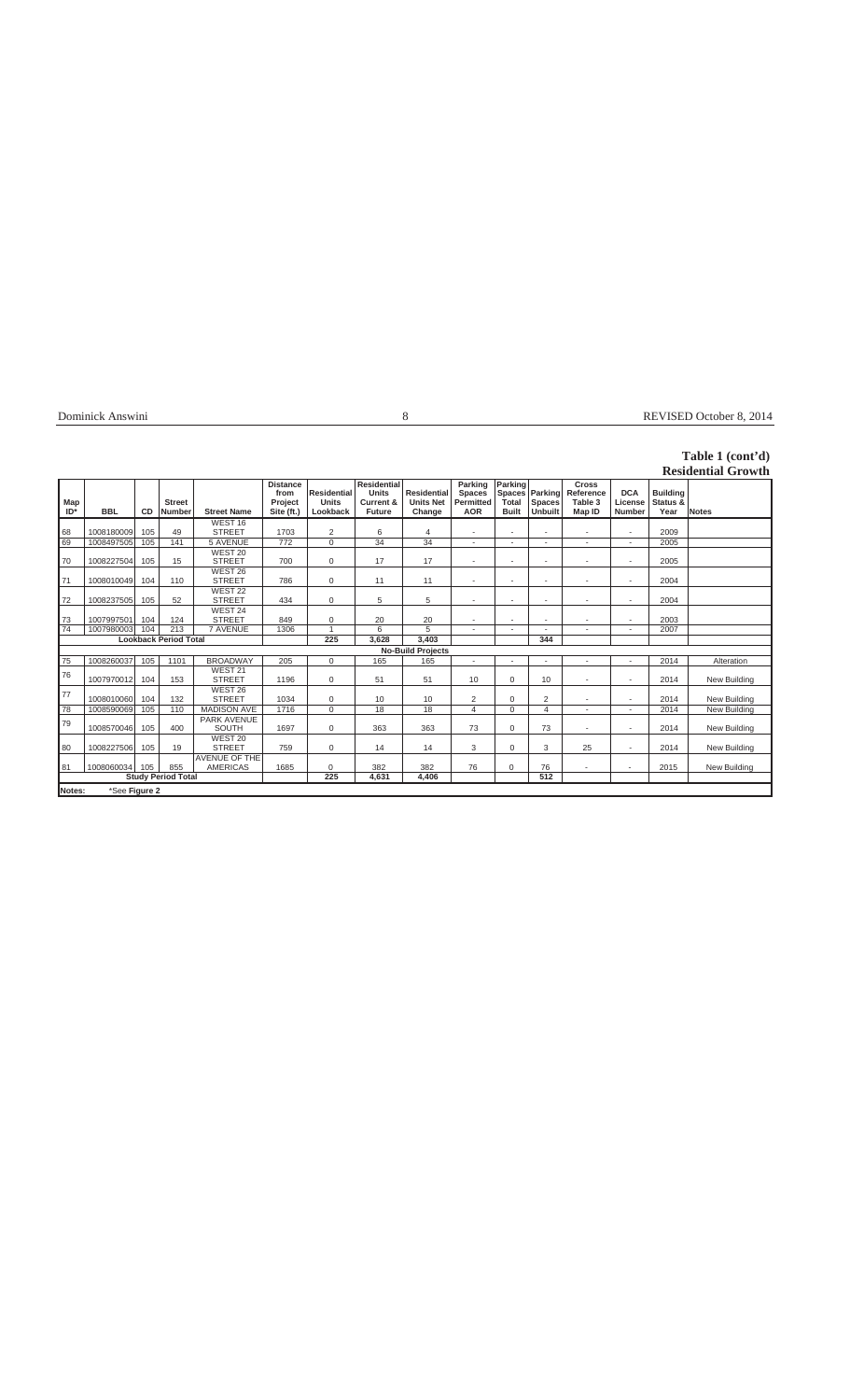|                                  | <b>Table 2</b> |
|----------------------------------|----------------|
| <b>Existing Parking Capacity</b> |                |

|                 |                                                                                            |                                     |                |                     | <b>EXISUIIG 1 ATNING CAPACITY</b> |
|-----------------|--------------------------------------------------------------------------------------------|-------------------------------------|----------------|---------------------|-----------------------------------|
| $Map ID^*$      | <b>Address</b>                                                                             | <b>DCA License No.</b>              | CD             | <b>Total Spaces</b> | <b>Residential Spaces</b>         |
|                 |                                                                                            | <b>Public Parking Facilities</b>    |                |                     |                                   |
| 1               | 142 West 21 Street                                                                         | 0428135                             | 4              | 129                 | 39                                |
| $\overline{2}$  | 120 West 21 Street                                                                         | 1111678                             | 4              | 152                 | 46                                |
| $\overline{3}$  | 148-150 West 20 Street                                                                     | 1133687                             | 4              | 150                 | 45                                |
| $\overline{4}$  | 101 West 23 Street                                                                         | 1022575                             | 4              | 140                 | 42                                |
| $\overline{5}$  | 112 West 25th Street                                                                       | 1186204                             | 4              | 290                 | 87                                |
| 6               | 160 West 24th Street                                                                       | 1469400                             | 4              | 15                  | $\overline{5}$                    |
| 7               | 133 West 22 Street**                                                                       | 1334095                             | 4              | 137                 | 137                               |
| 8               | 170 West 23 Street                                                                         | 0968559                             | 4              | 105                 | 32                                |
| $\overline{9}$  | 100 West 26th Street                                                                       | 1376347                             | $\overline{4}$ | 49                  | 15                                |
| 10              | 587-89 Avenue Of The Americas                                                              | 1338540                             | 4              | 42                  | 13                                |
|                 |                                                                                            |                                     |                |                     |                                   |
| 11              | 252 7 Avenue                                                                               | 1072122                             | 4              | 175                 | 53                                |
| 12              | 220 West 26 Street                                                                         | 1220798                             | $\overline{4}$ | 120                 | 36                                |
| 13              | 235 West 22 Street                                                                         | 1228867                             | 4              | 85                  | 26                                |
| 14              | 124 West 20 Street                                                                         | 1231207                             | 4              | 155                 | $\overline{47}$                   |
| 15              | 180 West 20 Street                                                                         | 1126256                             | $\overline{4}$ | 55                  | 17                                |
| 16              | 140 West 28 Street                                                                         | 1251241                             | 5              | 60                  | 14                                |
| 17              | 132-142 West 27 Street                                                                     | 0909273                             | $\overline{5}$ | 85                  | 20                                |
| 18              | 839 Avenue of the Americas**                                                               | 1422491                             | 5              | 529                 | 529                               |
| 19              | 10 East 29 Street                                                                          | 1028146                             | 5              | 60                  | 14                                |
| $\overline{20}$ | 800 Avenue Of The Americas**                                                               | 1402130                             | 5              | $\overline{70}$     | $\overline{70}$                   |
| 21              | 6 East 17 Street                                                                           | 1076667                             | 5              | $\overline{74}$     | 18                                |
| 22              | 21-25 West 20 Street                                                                       | 1233434                             | 5              | 292                 | 70                                |
| 23              | 776 Avenue of the Americas                                                                 | 1096744                             | 5              | 92                  | $\overline{22}$                   |
| $\overline{24}$ | 4 West 21 Street**                                                                         | 1239839                             | 5              | 65                  | 65                                |
| $\overline{25}$ | 48-64 West 30 Street                                                                       | 1192326                             | $\overline{5}$ | 100                 | 24                                |
| $\overline{26}$ | 33 West 28th Street                                                                        | 1463441                             | 5              | 224                 | 54                                |
| 27              | 10 East 30 Street                                                                          | 0919699                             | 5              | 200                 | 48                                |
| 28              | 29-37 West 25th Street                                                                     | 1461464                             | $\overline{5}$ | 108                 | $\overline{26}$                   |
| 29              | 7 West 17 Street                                                                           | 0429693                             | 5              | $\overline{25}$     | 6                                 |
| 30              | 6-8 East 20th Street                                                                       | 1468527                             |                | 29                  | 7                                 |
|                 |                                                                                            |                                     | 5              |                     |                                   |
| $\overline{31}$ | 34-36 East 21 Street                                                                       | 0899744                             | 5              | 36                  | $\overline{9}$                    |
| 32              | 41 West 17th Street                                                                        | 1158884                             | $\overline{5}$ | 54                  | $\overline{13}$                   |
| 33              | 32-34 West 29th Street                                                                     | 1366541                             | 5              | 35                  | $\overline{8}$                    |
| 34              | 41 East 21 Street                                                                          | 0469247                             | 5              | 175                 | 42                                |
| $\overline{35}$ | 1241-1251 Broadway                                                                         | 0962013                             | 5              | 80                  | 19                                |
| 36              | 7-11 West 28 Street                                                                        | 1076965                             | 5              | 112                 | $\overline{27}$                   |
| $\overline{37}$ | 5 East 22 Street                                                                           | 0801652                             | 5              | 86                  | 21                                |
| 38              | 25-27 West 25 Street                                                                       | 1461471                             | 5              | 54                  | 13                                |
| 39              | 55 West 25 Street**                                                                        | 1263167                             | $\overline{5}$ | 85                  | 85                                |
| 40              | 60 West 23 Street                                                                          | 1142057                             | 5              | 195                 | 47                                |
| 41              | 10 West 22 Street                                                                          | 1280868                             | 5              | 180                 | 43                                |
| 42              | 111-115 East 24 Street                                                                     | 1341905                             | $\overline{5}$ | 62                  | 15                                |
| 43              | 750 Avenue of the Americas                                                                 | 1462009                             | 5              | $\overline{73}$     | $\overline{18}$                   |
| 44              | 724-732 Avenue of The Americas                                                             | 1461273                             | 5              | 150                 | 36                                |
| 45              | 39 West 25 Street                                                                          | 1461468                             | 5              | 18                  | 4                                 |
| 46              | 39 West 23 Street                                                                          | 0972235                             | 5              | 42                  | 10                                |
| 47              | 7 West 21 Street                                                                           | 1280864                             | 5              | 76                  | 18                                |
| 48              | 140 West 18 Street                                                                         | 1037089                             | 4              | 21                  | 6                                 |
| 49              | 159 West 21 Street**                                                                       | 1262710                             | 4              | 78                  | 78                                |
|                 |                                                                                            | <b>Accessory Parking Facilities</b> |                |                     |                                   |
|                 |                                                                                            |                                     |                |                     |                                   |
| 50              | 159 West 24th Street                                                                       |                                     | 4              | 4                   | 4                                 |
|                 | <b>Total Capacity</b>                                                                      |                                     |                | $\sqrt{5,428}$      | 2,140                             |
| Notes:          | * See Figure 4.                                                                            |                                     |                |                     |                                   |
|                 | ** Parking facility in recently built residential building (100% residential parking rate) |                                     |                |                     |                                   |
| Sources:        | DCP/DCA; field survey, December 2013.                                                      |                                     |                |                     |                                   |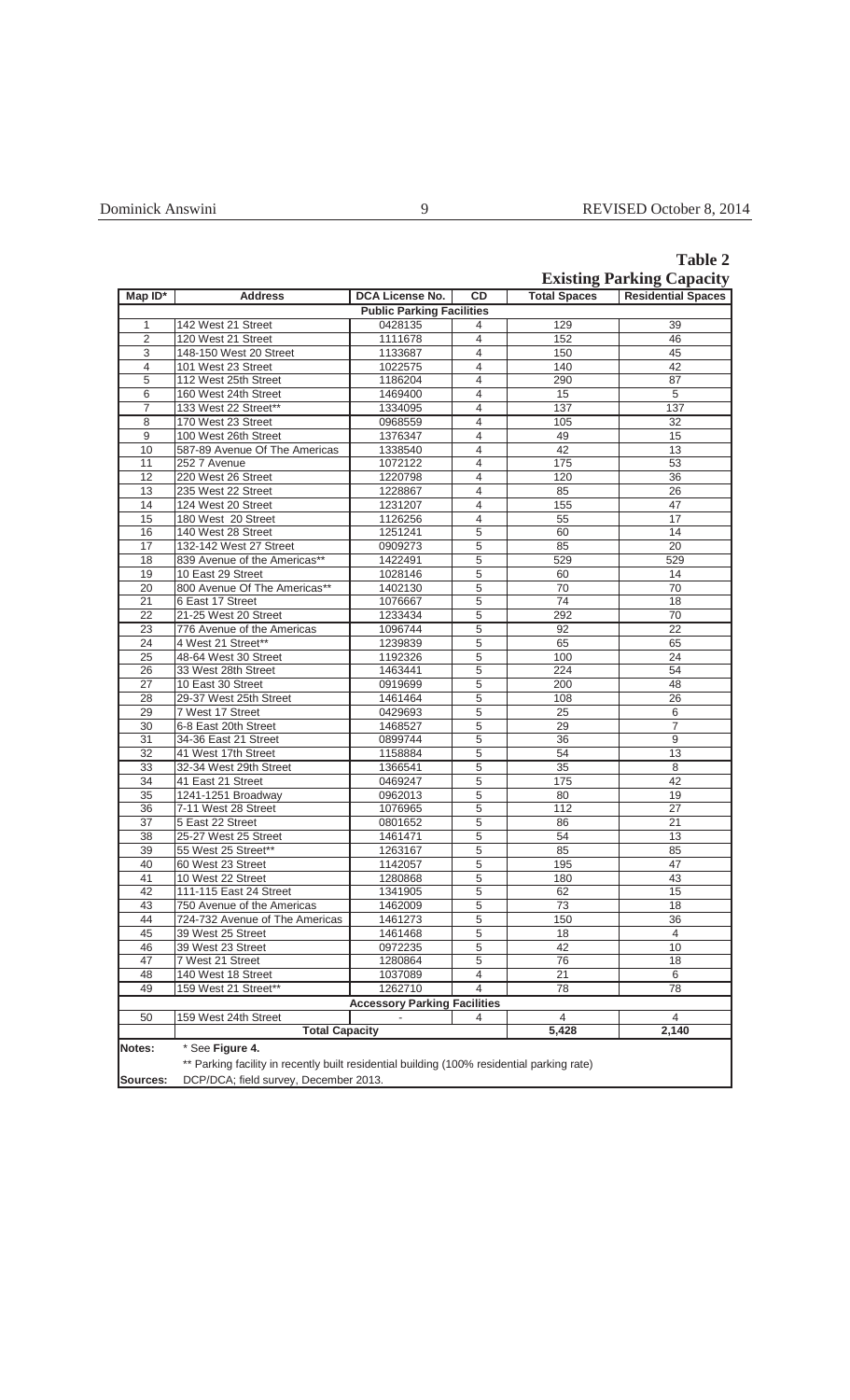| Dominick<br>Answim<br>the contract of the contract of the contract of the contract of the contract of the contract of the contract of | ιv | ാറ<br>ISE<br>October 8<br>кŀ |
|---------------------------------------------------------------------------------------------------------------------------------------|----|------------------------------|
|                                                                                                                                       |    |                              |

## **Table 3**

## **Lookback Period Parking Capacity Change**

|                |            |     |                                |                                     | <b>Distance</b><br>from | <b>DCA</b><br>Parking     | $%$ of<br><b>Residential</b> | Total # of<br><b>Residential</b> | <b>DCA Total</b><br>Parking     | $%$ of<br><b>Residential</b> | Total # of<br><b>Residential</b> | Net Change<br>in DCA                | <b>Cross</b><br>Reference |                                               |
|----------------|------------|-----|--------------------------------|-------------------------------------|-------------------------|---------------------------|------------------------------|----------------------------------|---------------------------------|------------------------------|----------------------------------|-------------------------------------|---------------------------|-----------------------------------------------|
| Map ID*        | <b>BBL</b> | CD  | <b>Street</b><br><b>Number</b> | <b>Street Name</b>                  | Project<br>Site (ft.)   | <b>Spaces</b><br>Lookback | <b>Spaces</b><br>Lookback    | <b>Spaces</b><br>Lookback        | <b>Spaces</b><br><b>Current</b> | <b>Spaces</b><br>Current     | <b>Spaces</b><br>Current         | <b>Residential</b><br><b>Spaces</b> | Table 1<br>Map ID         | <b>Notes</b>                                  |
|                |            |     |                                | WEST <sub>22</sub>                  |                         |                           |                              |                                  |                                 |                              |                                  |                                     |                           |                                               |
| $\mathbf{1}$   | 1007987510 | 104 | 133                            | <b>STREET</b><br>WEST 20            | 894                     | $\mathbf 0$               | $\mathbf 0$                  | $\mathbf 0$                      | 137                             | 100%                         | 137                              | 137                                 | 12                        | New building<br>Reduced                       |
| $\overline{2}$ | 1007950060 | 104 | 124                            | <b>STREET</b>                       | 1236                    | 190                       | 30%                          | 57                               | 155                             | 30%                          | 47                               | $-10$                               | $\blacksquare$            | capacity                                      |
| 3              | 1008057502 | 105 | 839                            | <b>AVENUE OF</b><br>THE AMERICAS    | 1617                    | 387                       | 24%                          | 93                               | 529                             | 24%                          | 529                              | 436                                 | 20                        | Garage rebuilt<br>as residential<br>w/ garage |
|                |            |     |                                | <b>AVENUE OF</b>                    |                         |                           |                              |                                  |                                 |                              |                                  |                                     |                           |                                               |
| 4              | 1008290001 | 105 | 800                            | THE AMERICAS                        | 1081                    | $\mathbf 0$               | 0                            | $\mathbf 0$                      | 70                              | 100%                         | 70                               | 70                                  | 17                        | New building                                  |
| 5              | 1008220060 | 105 | $\overline{4}$                 | WEST 21<br><b>STREET</b>            | 681                     | 0                         | $\mathsf 0$                  | $\mathsf 0$                      | 65                              | 100%                         | 65                               | 65                                  | 28                        | New building                                  |
| 6              | 1008310080 | 105 | 48-64                          | WEST 30<br><b>STREET</b>            | 1558                    | 84                        | 24%                          | 20                               | 100                             | 24%                          | 24                               | $\overline{4}$                      | $\overline{\phantom{a}}$  | Increased<br>capacity                         |
| $\overline{7}$ | 1008270001 | 105 | 55                             | WEST <sub>25</sub><br><b>STREET</b> | 505                     | $\mathbf{0}$              | $\mathsf{O}\xspace$          | $\mathbf 0$                      | 85                              | 100%                         | 85                               | 85                                  | 13                        | New building                                  |
| 8              | 1007970010 | 104 | 159                            | WEST <sub>21</sub><br><b>STREET</b> | 1254                    | $\mathbf 0$               | 0                            | 0                                | 78                              | 100%                         | 78                               | 78                                  | 25                        | New building                                  |
| 9              | 1007937510 | 104 | 104                            | WEST <sub>18</sub><br><b>STREET</b> | 1520                    | 200                       | 30%                          | 60                               | $\mathbf 0$                     | 30%                          | $\mathbf 0$                      | $-60$                               | 22                        | Redeveloped<br>(100 W 18th St)                |
| 10             | 1008007500 | 104 | 735                            | <b>AVENUE OF</b><br>THE AMERICAS    | 564                     | 175                       | 30%                          | 53                               | $\mathbf 0$                     | 30%                          | 0                                | $-53$                               | 19                        | Redeveloped<br>(101 W 24th St)                |
| 11             | 1008270001 | 105 | 756                            | <b>AVENUE OF</b><br>THE AMERICAS    | 531                     | 175                       | 24%                          | 42                               | $\mathbf 0$                     | 24%                          | 0                                | $-42$                               | 13                        | Redeveloped<br>(55 W 25th St)                 |
| 12             | 1008007510 | 104 | 159                            | WEST 24<br><b>STREET</b>            | 1244                    | 125                       | 30%                          | 38                               | $\overline{4}$                  | 30%                          | $\mathbf 0$                      | $-38$                               | 32                        | Redeveloped<br>(159 W 24th St)                |
| 13             | 1008220050 | 105 | 10                             | WEST <sub>21</sub><br><b>STREET</b> | 667                     | 100                       | 24%                          | 24                               | $\mathbf 0$                     | 24%                          | 0                                | $-24$                               | 28                        | Redeveloped<br>(4 W 21st St)                  |
| 14             | 1008190060 | 105 | 28-30                          | WEST <sub>18</sub><br><b>STREET</b> | 1371                    | 74                        | 24%                          | 18                               | $\mathbf 0$                     | 24%                          | $\mathbf 0$                      | $-18$                               | 29                        | Redeveloped<br>(30 W 18th St)                 |
| 15             | 1007977500 | 104 | 121                            | WEST 21<br><b>STREET</b>            | 958                     | 63                        | 30%                          | 19                               | $\mathbf 0$                     | 30%                          | 0                                | $-19$                               | 6                         | Redeveloped<br>(125 W 21st St)                |
| 16             | 1008020030 |     | 105 121 -12                    | WEST 26<br><b>STREET</b>            | 993                     | 63                        | 24%                          | 15                               | $\mathbf 0$                     | 24%                          | 0                                | $-15$                               | $\sim$                    | Redeveloped<br>(121 W 26th St-<br>-Hotel)     |
| 17             | 1008320030 | 105 | $25 - 7$                       | WEST 30<br><b>STREET</b>            | 1617                    | 59                        | 24%                          | 14                               | $\mathbf 0$                     | 24%                          | 0                                | $-14$                               | $\omega$                  | Redeveloped<br>(Con Ed)                       |
| 18             | 1008230020 | 105 | 35                             | WEST 21<br><b>STREET</b>            | 516                     | 49                        | 24%                          | 12                               | $\mathbf 0$                     | 24%                          | 0                                | $-12$                               | 8                         | Redeveloped<br>(35 W 21st St)                 |
| 19             | 1007970010 | 104 | 155                            | WEST 21<br><b>STREET</b>            | 1228                    | 45                        | 30%                          | 14                               | $\mathbf 0$                     | 30%                          | 0                                | $-14$                               | 25                        | Redeveloped<br>(159 W 21st St)                |
| 20             | 1008040050 | 105 | 122                            | WEST 29<br><b>STREET</b>            | 1484                    | 44                        | 24%                          | 11                               | $\mathbf 0$                     | 24%                          | 0                                | $-11$                               |                           | Redeveloped<br>(124 W 29th St-<br>-Hotel)     |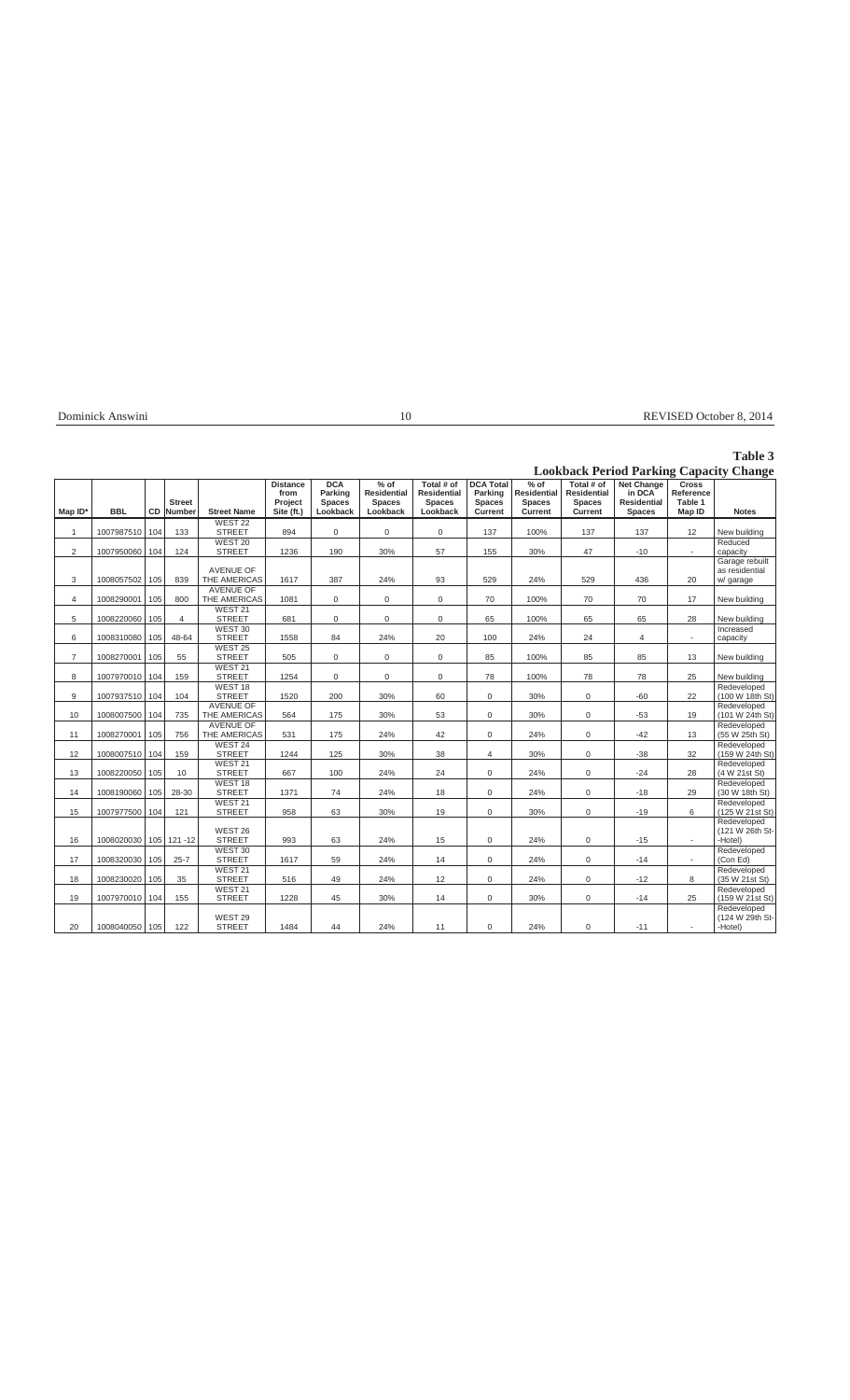Dominick Answini 11 REVISED October 8, 2014

## **Table 3 (cont'd)**

## **Lookback Period Parking Capacity Change**

|              |                |     |                  |                                     |                                    |                                        |                                               |                                                   |                                              |                                 |                                                   |                                                   | $\sim$                               | $\mathbf{\sigma}$                           |
|--------------|----------------|-----|------------------|-------------------------------------|------------------------------------|----------------------------------------|-----------------------------------------------|---------------------------------------------------|----------------------------------------------|---------------------------------|---------------------------------------------------|---------------------------------------------------|--------------------------------------|---------------------------------------------|
|              |                |     | <b>Street</b>    |                                     | <b>Distance</b><br>from<br>Project | <b>DCA</b><br>Parking<br><b>Spaces</b> | $%$ of<br><b>Residential</b><br><b>Spaces</b> | Total # of<br><b>Residential</b><br><b>Spaces</b> | <b>DCA Total</b><br>Parking<br><b>Spaces</b> | $%$ of<br>Residential<br>Spaces | Total # of<br><b>Residential</b><br><b>Spaces</b> | <b>Net Change</b><br>in DCA<br><b>Residential</b> | <b>Cross</b><br>Reference<br>Table 1 |                                             |
| Map ID*      | <b>BBL</b>     |     | <b>CD Number</b> | <b>Street Name</b>                  | Site (ft.)                         | Lookback                               | Lookback                                      | Lookback                                          | Current                                      | Current                         | Current                                           | <b>Spaces</b>                                     | Map ID                               | <b>Notes</b>                                |
| 21           | 1008260020     | 105 | 37               | WEST 24<br>STREET                   | 162                                | 30                                     | 24%                                           |                                                   | 0                                            | 24%                             | 0                                                 | $-7$                                              | $\overline{\phantom{a}}$             | Redevelped<br>(37 W 24th St--<br>Hotel)     |
| 22           | 1008070001     | 105 | 46               | WEST 26<br><b>STREET</b>            | 561                                | 30                                     | 24%                                           |                                                   | $\Omega$                                     | 24%                             | 0                                                 | $-7$                                              | 13                                   | Redeveloped<br>(55 W 25th St)               |
| 23           | 1008217510     | 105 | 27               | WEST <sub>19</sub><br><b>STREET</b> | 1008                               | 18                                     | 24%                                           | 4                                                 | 0                                            | 24%                             | 0                                                 | -4                                                | 9                                    | Redeveloped<br>(27 W 19th St)               |
| 24           | 1008230020     | 105 | 38               | WEST 22<br><b>STREET</b>            | 402                                | 15                                     | 24%                                           | 4                                                 | $\Omega$                                     | 24%                             | 0                                                 | -4                                                | 8                                    | Redeveloped<br>(35 W 21st St)               |
| 25           | 1008227510     | 105 | 19               | WEST 20<br><b>STREET</b>            | 759                                | 14                                     | 24%                                           | 3                                                 | 0                                            | 24%                             | 0                                                 | -3                                                | 80                                   | Redeveloped<br>(19 W 20th St--<br>No Build) |
| 26           | 1007940060 104 |     | 136              | WEST <sub>19</sub><br><b>STREET</b> | 1521                               | 90                                     | 30%                                           | 27                                                | 0                                            | 30%                             | 0                                                 | $-27$                                             | 11                                   | Redeveloped<br>(130 W 19th St)              |
| <b>Total</b> |                |     |                  |                                     |                                    | 2,030                                  |                                               | 542                                               | 1,223                                        |                                 | 1,035                                             | 493                                               |                                      |                                             |
| Notes:       | * See Figure 5 |     |                  |                                     |                                    |                                        |                                               |                                                   |                                              |                                 |                                                   |                                                   |                                      |                                             |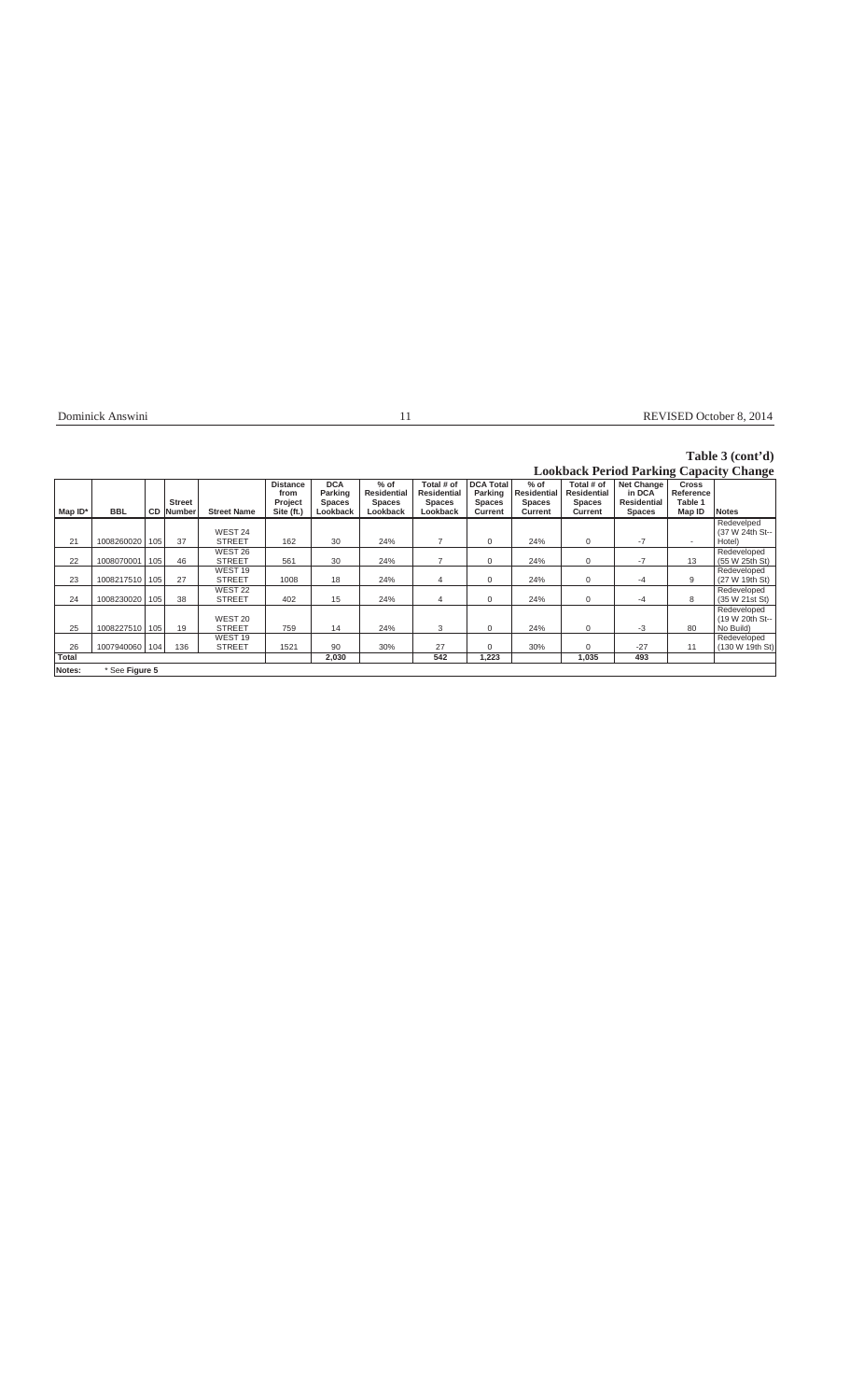

+17 - +142

**THIRTY NINE** WEST 23RD STREET

Lookback Period Parking Capacity Change **Figure 5**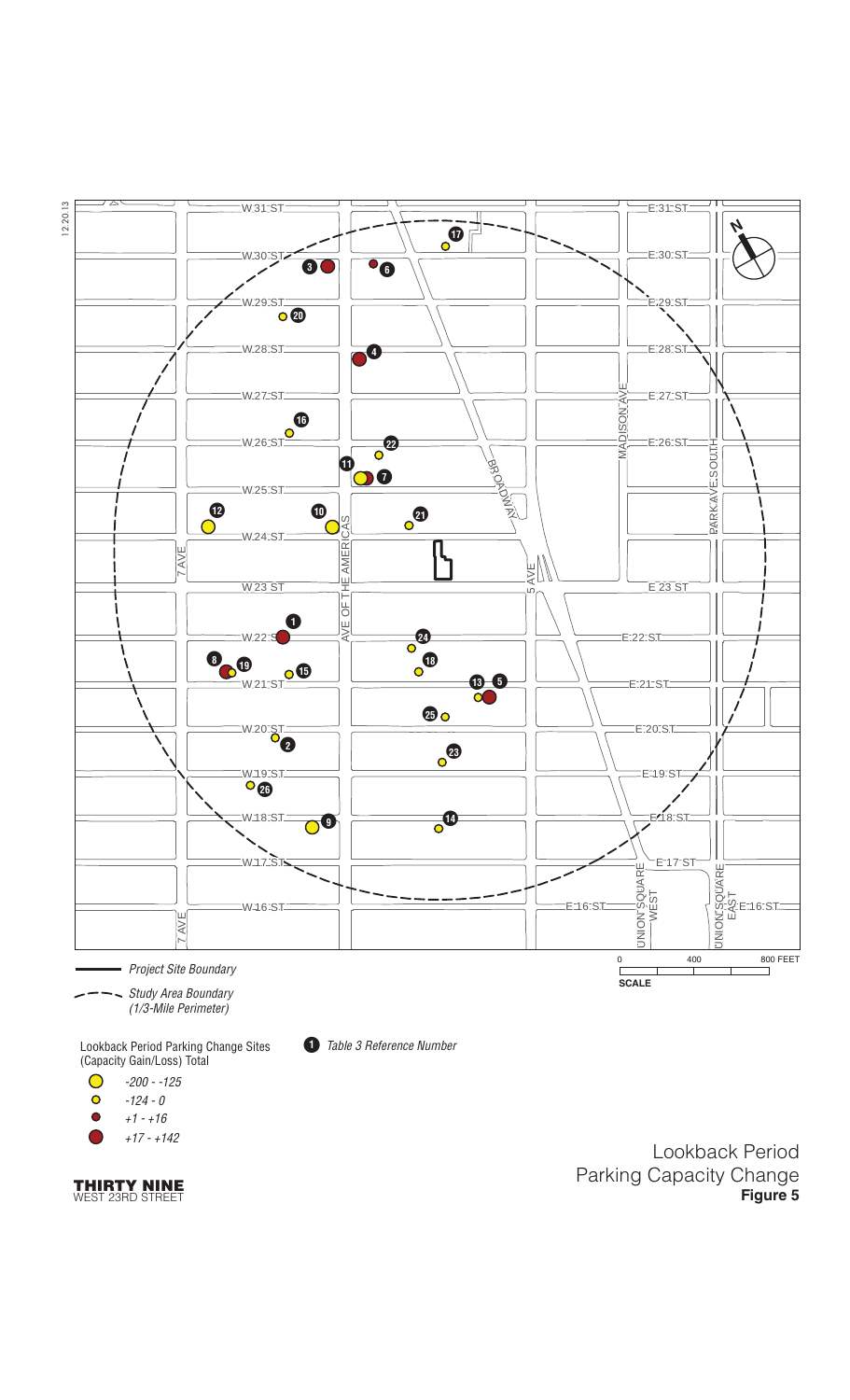**Table 4**

| Dominick Answini |  |  |  |
|------------------|--|--|--|
|                  |  |  |  |

### **C. RESIDENTIAL GROWTH PARKING RATIOS**

#### **BACKGROUND RESIDENTIAL GROWTH PARKING RATIO**

Absent the proposed project, for the study period (2003 to 2016), the residential unit change is 4,406 units. The change in residential parking capacity for the study period is 497 spaces (493 spaces in licensed public parking facilities and 4 accessory spaces in the converted building at 159 West 24th Street). Therefore, the residential growth parking ratio is 11.3 percent.

## **PROPOSED PROJECT RESIDENTIAL GROWTH PARKING RATIO**

With the proposed project, the parking facility located at the project site with a total capacity of 42 spaces (10 residential spaces) would be redeveloped. The proposed garage would contain 50 spaces; therefore, accounting for the 10 residential spaces lost with the redevelopment of the existing facility, the net increase in residential parking capacity would be 40 spaces for a total study period increase of 537 spaces. With the addition of the  $40$  residential units in the proposed project, the residential unit change would be 4,446 units. Therefore, the residential growth parking ratio with the proposed project would be 12.1 percent (see **Table 4**).

|                         |                                                 |                                                                                          |                                   | <b>Residential Growth Parking Ratios</b>    |
|-------------------------|-------------------------------------------------|------------------------------------------------------------------------------------------|-----------------------------------|---------------------------------------------|
|                         | <b>Public Parking</b><br><b>Capacity Change</b> | <b>Accessory Parking</b><br><b>Capacity Change</b>                                       | <b>Residential Unit</b><br>Change | <b>Residential Growth</b><br>Parking Ratio* |
| Background              | 493                                             |                                                                                          | 4.406                             | 11.3%                                       |
| <b>Proposed Project</b> | $-10$                                           | 50                                                                                       | 40                                |                                             |
| With Action             | 483                                             | 54                                                                                       | 4.446                             | 12.1%                                       |
| Notes:                  |                                                 | * Residential Growth Parking Ratio = (Public Parking Capacity Change + Accessory Parking |                                   |                                             |
|                         | Capacity Change) / Residential Unit Change      |                                                                                          |                                   |                                             |

## **D. ASSOCIATED SITES**

Following DCP guidelines, the parking spaces in the proposed project have been associated with nearby sites containing unbuilt as-of-right parking spaces or lost parking spaces to ensure that these sites are not used again in later residential growth special permits. For the purposes of association, 42 spaces in the proposed project (the 50 requested spaces minus the eight spaces permitted as-of-right) have been associated based on the residential growth and parking capacity change tables. Ten of the 42 spaces have been associated with the residential parking spaces expected to be lost when the existing parking lot on the project site is redeveloped; the remainder of the spaces have been associated with other nearby sites. **Table 5** below summarizes the association sites

> **Table 5 Residential Growth Association Sites**

|                           | ACSRETHER OF ON the Ensociation Ditts                                                                          |                              |            |                                                      |                                                             |                                                               |                                    |  |
|---------------------------|----------------------------------------------------------------------------------------------------------------|------------------------------|------------|------------------------------------------------------|-------------------------------------------------------------|---------------------------------------------------------------|------------------------------------|--|
| <b>Street</b><br>l Number | <b>Street Name</b>                                                                                             | Community<br><b>District</b> | <b>BBL</b> | <b>Distance</b><br><b>From Project</b><br>Site (ft.) | <b>Unbuilt</b><br><b>Accessory</b><br><b>Parking Spaces</b> | Lost<br><b>Residential</b><br><b>Parking</b><br><b>Spaces</b> | <b>Associated</b><br><b>Spaces</b> |  |
| 39                        | <b>WEST 23 STREET</b>                                                                                          | 105                          | 1008250020 |                                                      |                                                             | 10                                                            | 10                                 |  |
| 37                        | <b>WEST 24 STREET</b>                                                                                          | 105                          | 1008260020 | 162                                                  |                                                             |                                                               |                                    |  |
| 35                        | <b>WEST 21 STREET</b>                                                                                          | 105                          | 1008230017 | 362                                                  | 23                                                          |                                                               | 23                                 |  |
| 38                        | <b>WEST 22 STREET</b>                                                                                          | 105                          | 1008230020 | 402                                                  |                                                             |                                                               | $2^*$                              |  |
|                           | <b>Total</b><br>42                                                                                             |                              |            |                                                      |                                                             |                                                               |                                    |  |
| Notes:                    | * Two lost residential parking spaces on the 38 West 22nd Street site remain available for future association. |                              |            |                                                      |                                                             |                                                               |                                    |  |

## **E. ADDITIONAL STUDY AREA RESIDENTIAL PROJECT**

One additional project located within the study area at 7 West 21st Street is currently in the planning stages and may be developed concurrently with the proposed project. The 7 West 21st Street project